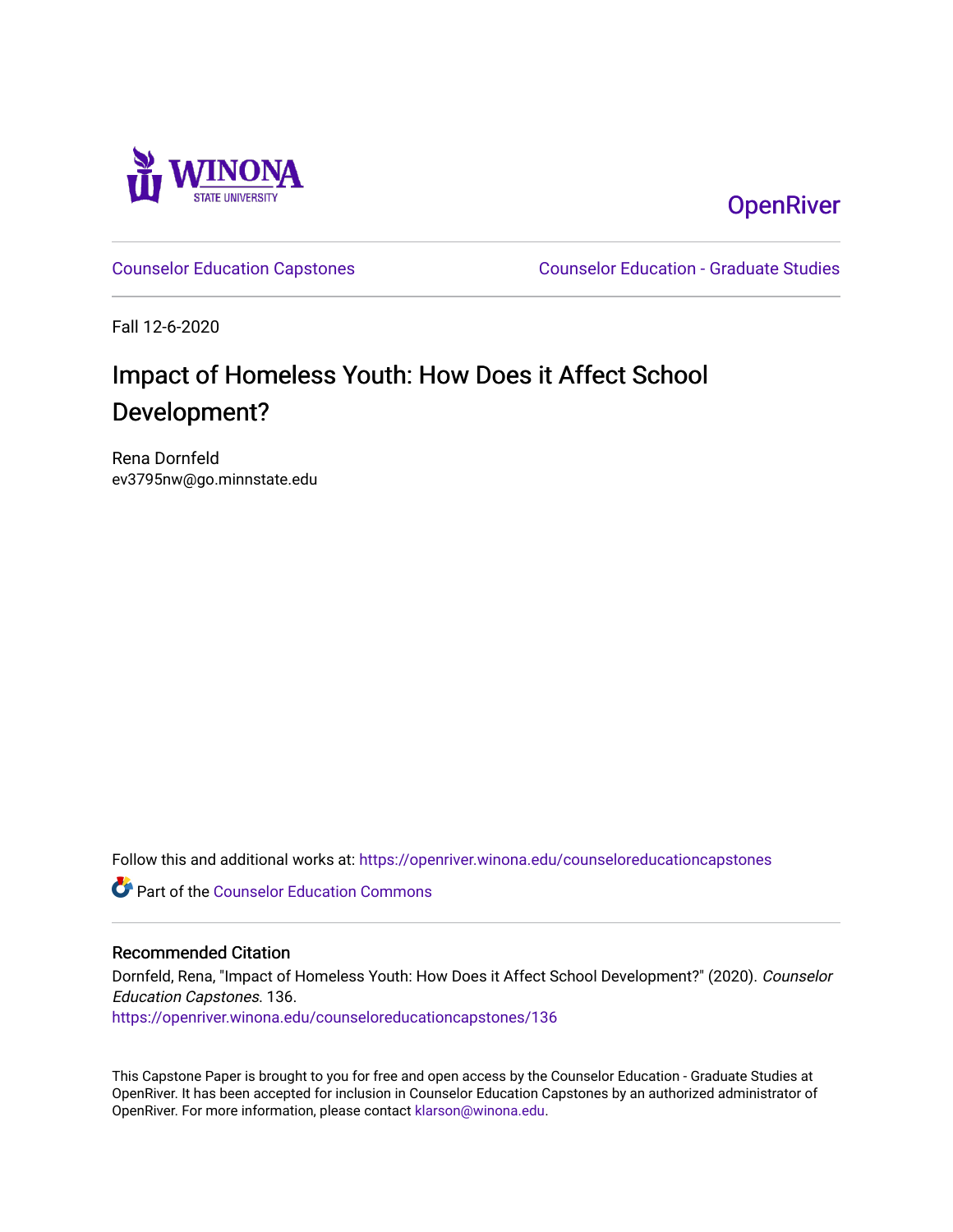**Impact of Homeless Youth: How Does it Affect School Development?**

Rena Dornfeld

Department of Counselor Education Program, Winona State University

CE 695: Capstone Project

Professor Calhoun

Fall 2020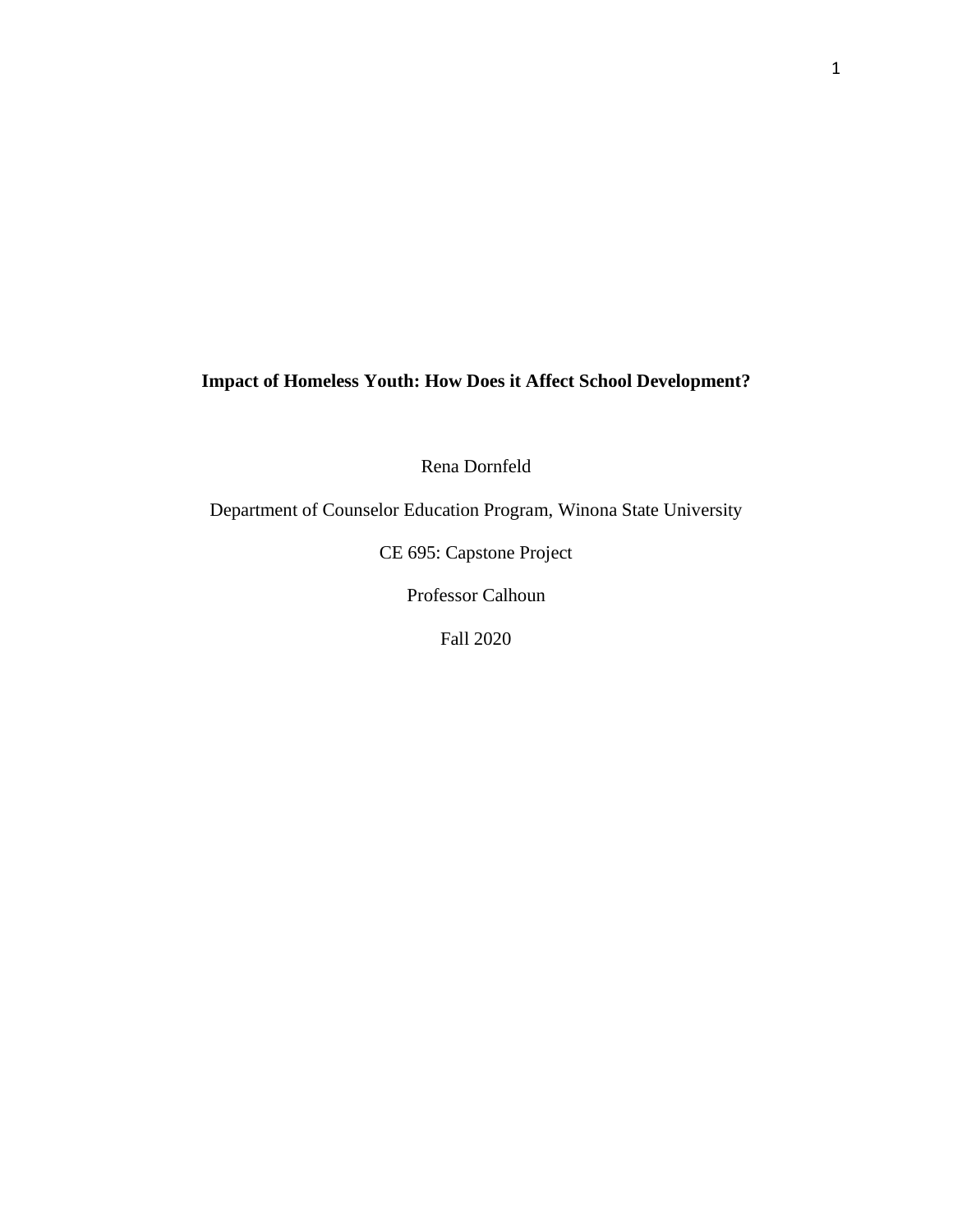Winona State University

College of Education

Counselor Education Department

# CERTIFICATE OF APPROVAL

# CAPSTONE PROJECT

\_\_\_\_\_\_\_\_\_\_\_\_\_\_\_\_\_\_\_\_\_\_\_\_\_\_

\_\_\_\_\_\_\_\_\_\_\_\_\_\_\_\_\_\_\_\_\_\_\_\_\_\_\_\_\_\_\_\_\_\_\_\_\_\_

Impact of Homeless Youth: How Does it Affect School Development?

This is to certify that the Capstone Project of

# Rena Dornfeld

Has been approved by the faculty advisor of the CE 695 – Capstone Project

Course Instructor in partial fulfillment of the requirements for the

Master of Science Degree in Counselor Education

Capstone Project Supervisor: Anquinetta V. Calhoun, Ph.D.

Anguinitta V. Calhoun

Signature

Approval Date: 6 December 2020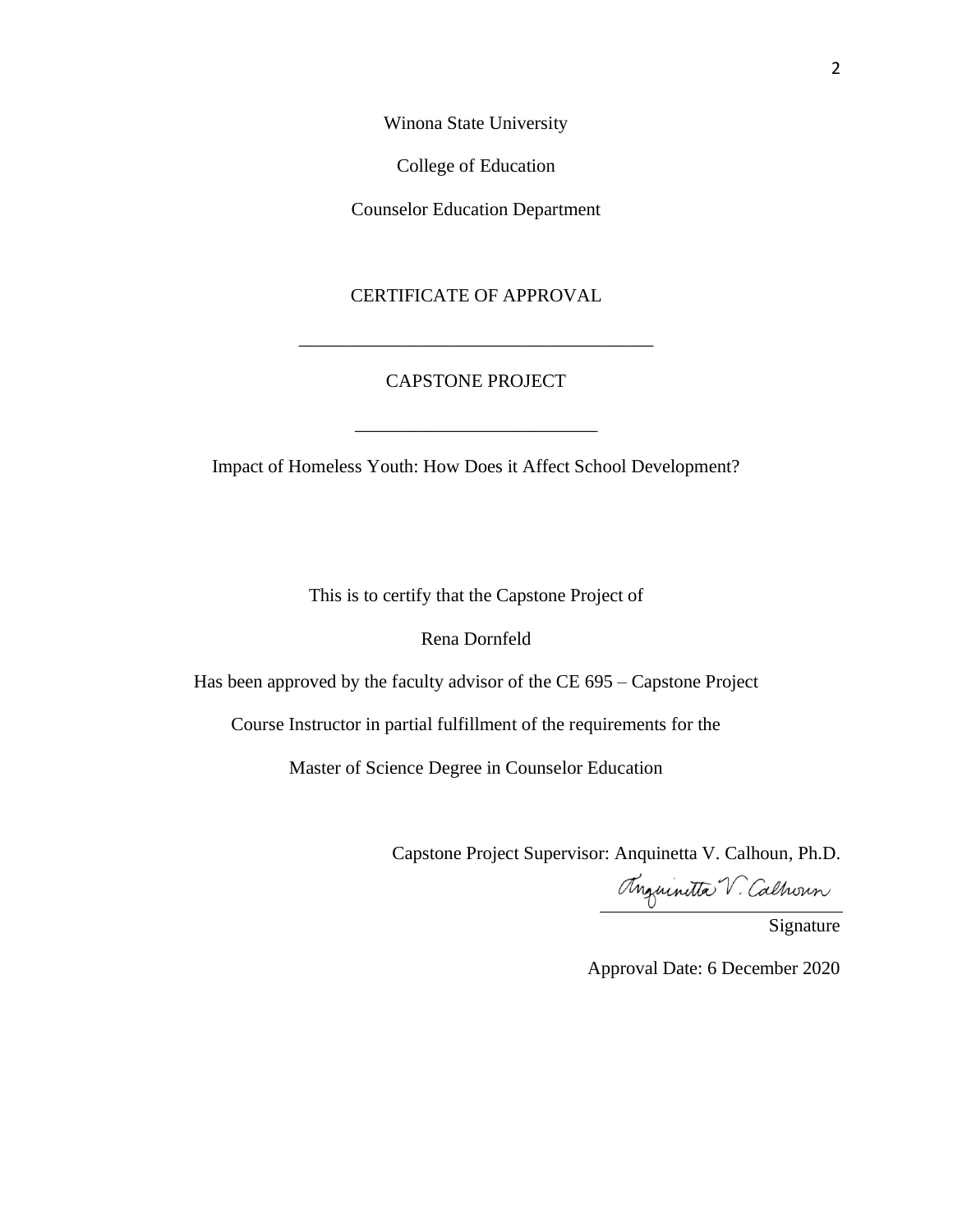#### **Abstract**

Studies have been conducted on the effects homelessness has on youth. According to the National Center for Homeless Education (NCHE, 2020) in the state of Minnesota from 2017- 2018 school year, there were 16,668 homeless youth individuals who were enrolled in public schools. If that number is not daunting, according to the National Center on Family Homelessness (NCFH, 2020), 2.5 million children are now homeless each year in the United States. Family and children homelessness is a crisis, and unfortunately not getting the attention it deserves. In 2013, the rate of homelessness of youth rose 8%, and since 2015, homelessness has increased by 10% (NCHE, 2020). Journal articles have expressed barriers one can encounter during homelessness and explored unique ways counselors can assist the homeless youth population. Results are presented to portray the effects homelessness has on youth in regards to their academic and socio-emotional needs.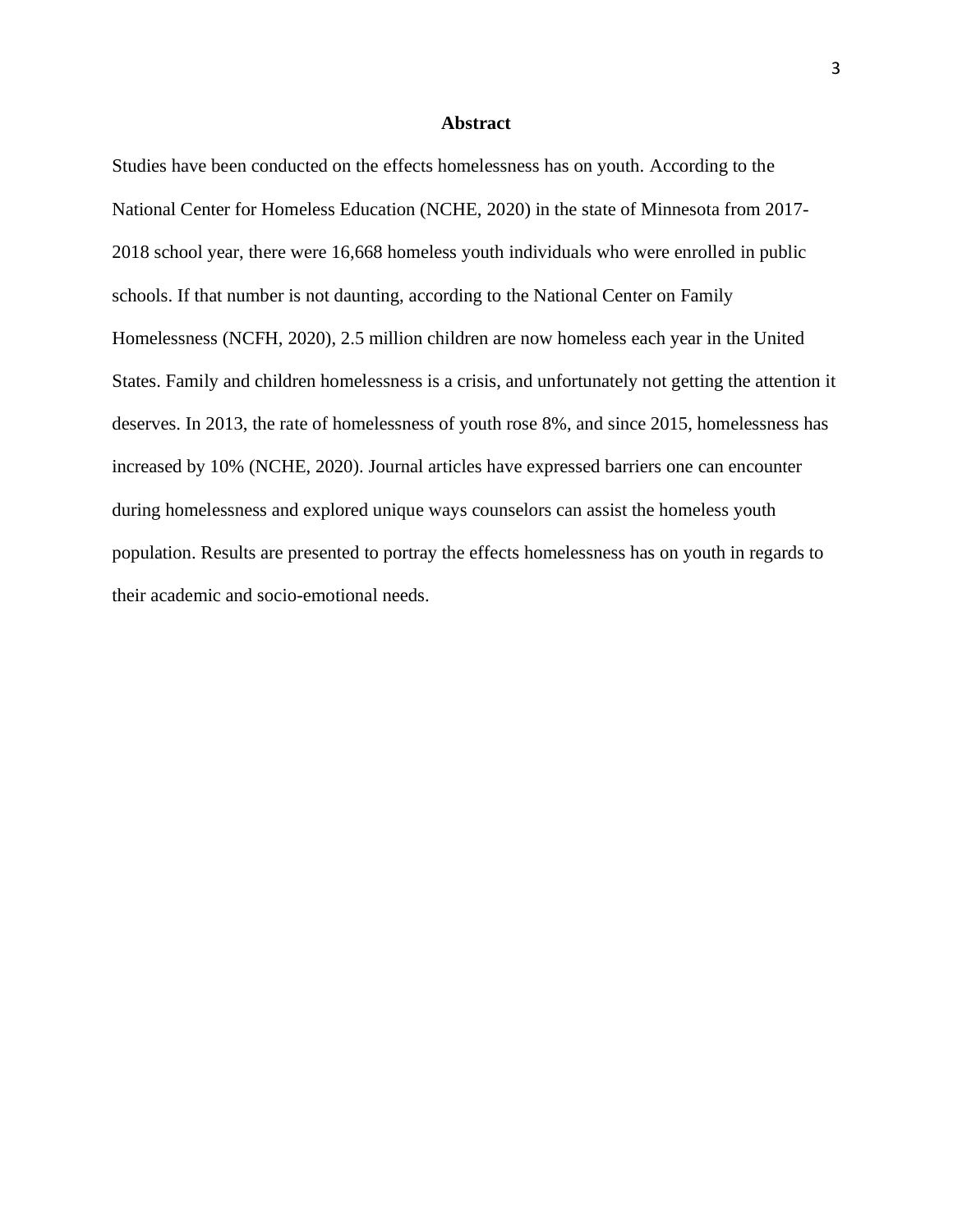# Contents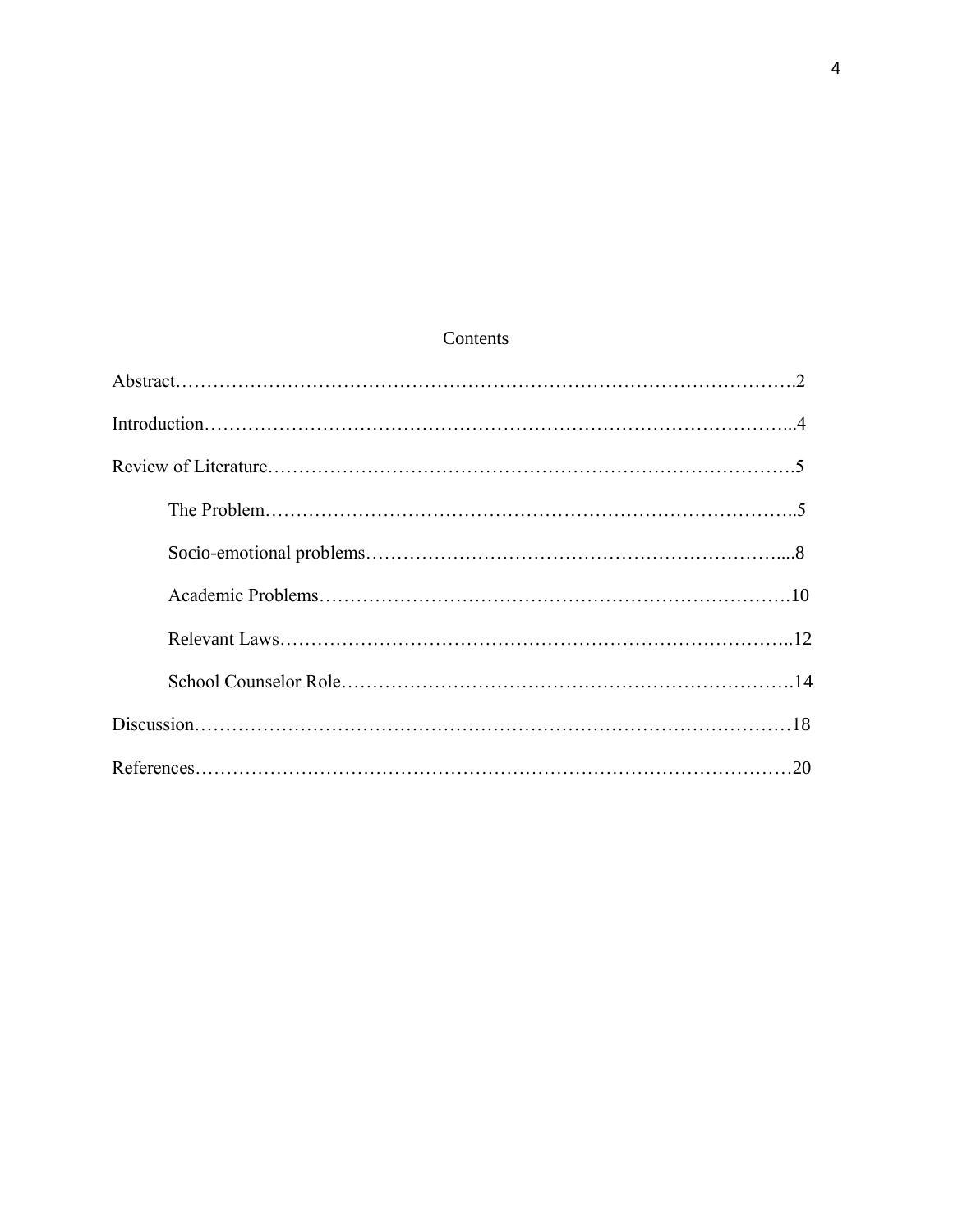#### **Introduction**

According to the National Center for Homeless Education (NCHE, 2020) in the state of Minnesota from the 2017-2018 school year, 16,668 homeless youth individuals were enrolled in public schools. If that number is not daunting, according to the National Center on Family Homelessness (NCFH, 2020), 2.5 million children are now homeless each year in the United States. Family and children homelessness is a crisis, and unfortunately not getting the attention it deserves. In 2013, the rate of homelessness of youth rose 8%, and since 2015, homelessness has increased by 10% (NCHE, 2020). The National Center for Children in Poverty (NCCP) defines child poverty as children in grades preschool-12, when individuals are living in shelters or awaiting foster care, living with other family members or living unsheltered which means living in their cars, living at parks, or abandoned buildings (NCCP, 2020.). There are two kinds of homelessness a youth can encounter; accompanied homeless and unaccompanied homeless. Fisher and Kennedy (2017) define accompanied homelessness as when the student is experiencing homelessness with another individual. They may be with their parent or guardian and other family members. However, unaccompanied homeless students are experiencing homelessness alone (Fisher & Kennedy, 2017). They are not under the custody of a parent or guardian, they may have run away to escape poor living conditions and may have been kicked out of their home for certain reasons (Fisher & Kennedy, 2017). The National Coalition for the Homeless (NCH, 2020) describes three different pathways that could lead to being homeless as a youth. The first pathway to being homeless is when youth experience physical or sexual abuse, neglect, or dysfunctional family relationships. The youth may run away to escape the abuse. Second, youth may become an unaccompanied homeless youth after experiencing some kind of accompanied homelessness (NCH, 2020). This could be due to shelters having restrictions on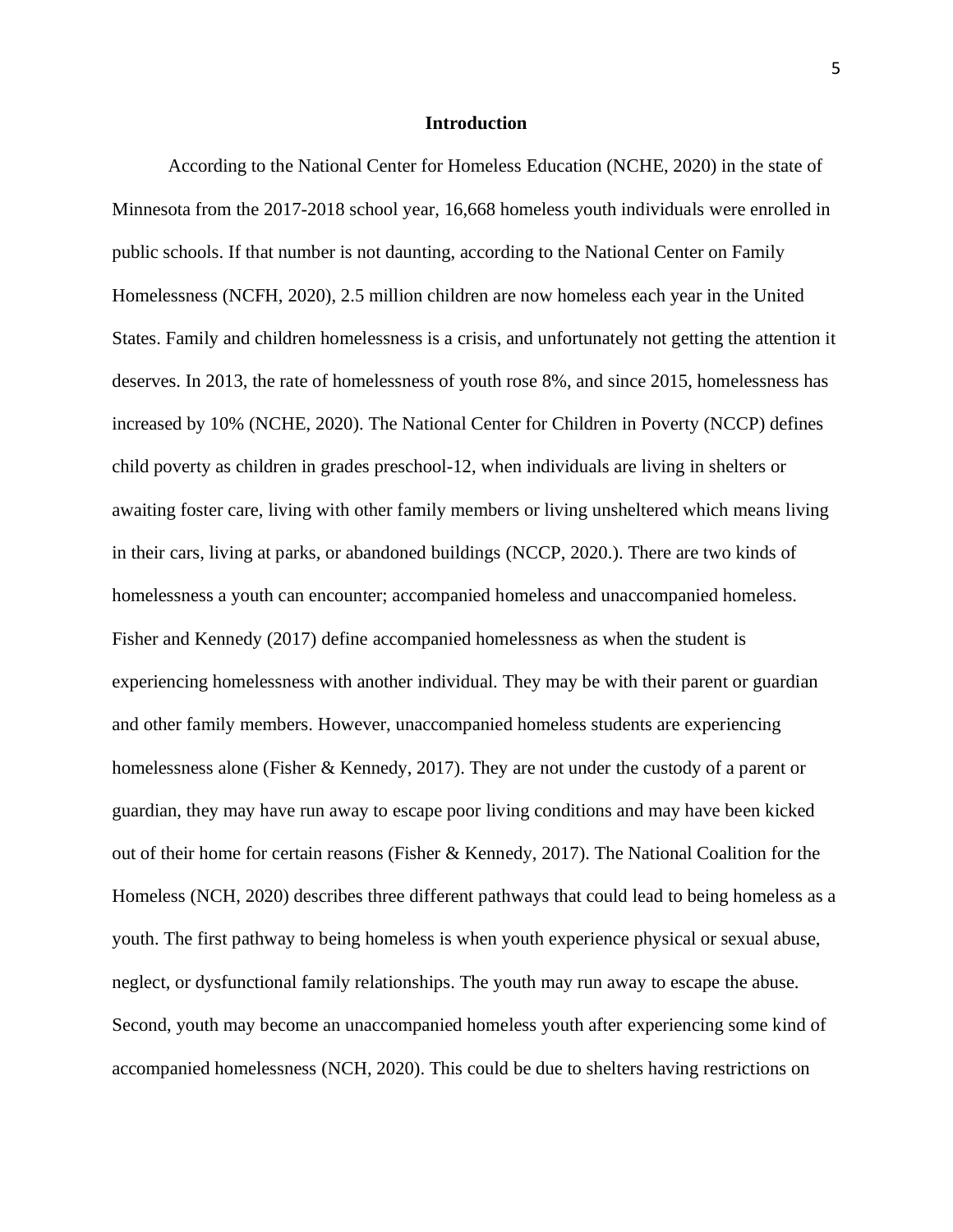age for children or if they were removed from their families by social services. The third pathway includes youth who have been involved with foster care or other institutions (NCH, 2020). Reports have shown that children who experience homelessness experience detrimental barriers to academic success and socio-emotional success. The McKinney-Vento Homeless Assistance Improvements Act of 2001 (McK-VA; 42 U.S.C. §11431 et seq.), is the federal law that connects youth homelessness to their education. This Act declares these individuals as homeless if they "lack a fixed, regular, and adequate nighttime residence" (McK-VA; 42 U.S.C. §11431 et seq.). In the past, laws did not consider the education of homeless youth, which led to youth falling behind their peers, and creating devastating academic and socio-emotional gaps. Unfortunately, the youth did not have access to or receive the resources they needed academically and socio-emotionally. Homeless youth are often living in unstable and chaotic environments and are needing support from schools to help them feel safe and stable. The younger the child is, the greater the cumulative toll of negative barriers will impact the child (National Association for the Education of Homeless Children and Youth [NAEHCY], 2018). This literature review will discuss the problem of being homeless as a youth, the barriers youth face academically and socio-emotionally, the laws in regards to homeless youth and their education, and the ways school counselors can help the homeless student population.

#### **Homeless Youth Population Review of Literature**

# **The Problem**

The impact of being homeless may begin before the child is born. Mothers often face many obstacles, such as chemical abuse, health problems, lack of prenatal care, lack of food, and lack of proper health care (Hart-Shegos, 1999). During their nine months of pregnancy, if the mother is not receiving the proper health care, their child is already lacking the nutrition they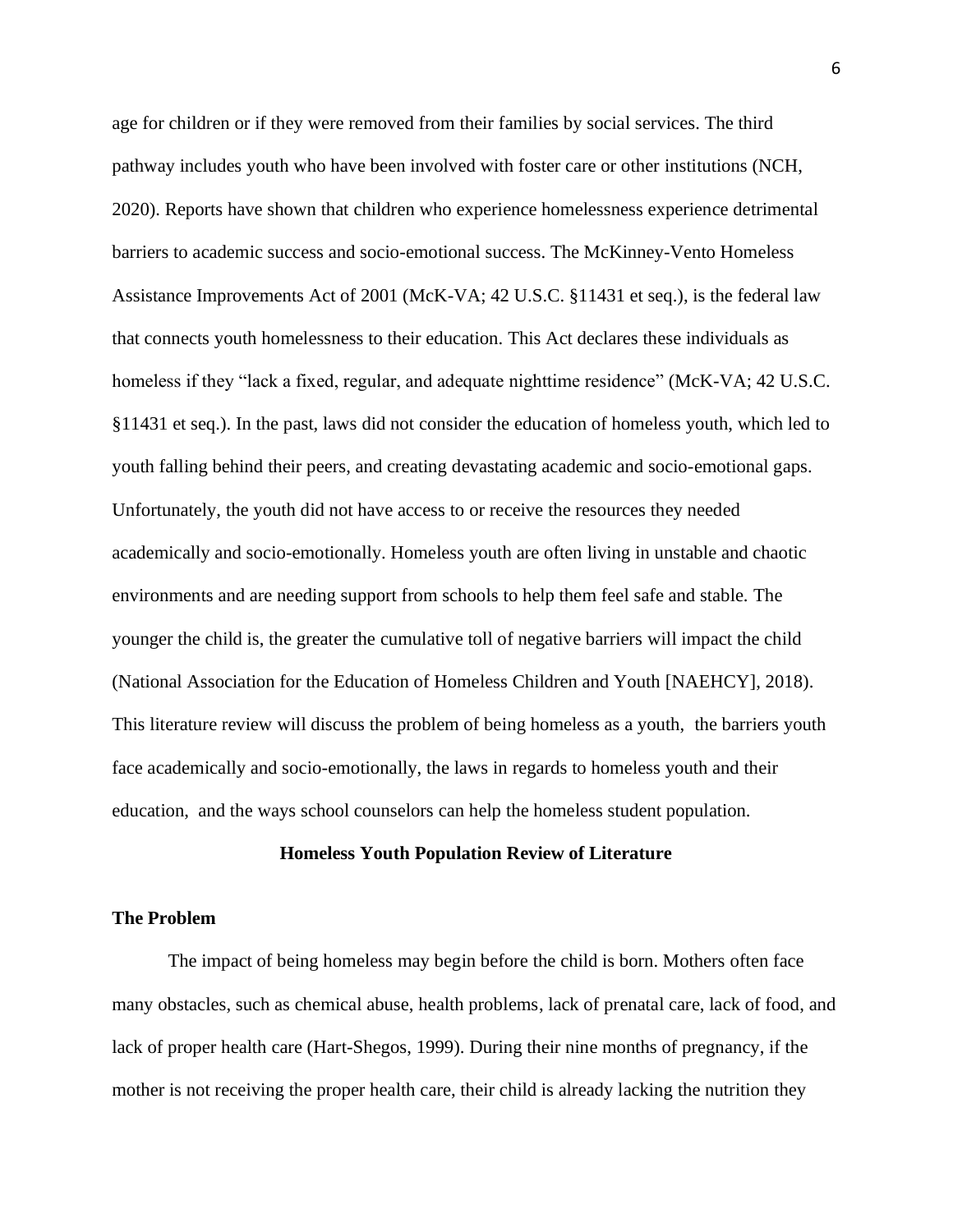need for healthy brain development (Hart-Shegos, 1999). During infancy, homelessness can have a significant negative impact on infants. With this, children may experience a low birth rate which could lead to a higher risk of death (Hart-Shegos, 1999). With limited access to health care, infants may lack immunizations, which could lead to sickness. Homelessness can also disrupt the bonding process during infancy, which could lead to trust issues in the future (David et al., 2012). Disrupting the bonding process can happen when children are taken away from their mothers and or family, being placed into a short-term living situation, or starting the process of foster care (Fisher & Kennedy, 2017). If the bonding process is severed at an early age, this could affect the child's functioning, and result in elevated stress (Fisher & Kennedy, 2017). They could also be experiencing the process of going back and forth from seeing their family and being taken out multiple times. Many families move up to three times or more, before entering shelters (Bassuk, 2010). Experiencing unstable living conditions can disrupt the child's routine and provide inconsistencies in their life (Bassuk, 2010). This may lead to abandonment issues, anger, and other mental health barriers (Bassuk, 2010). If this is not taken care of in the beginning, homeless youth could experience difficulties in the future (National Network for Youth [NN4Y], 2020). Homeless children may be exposed to environmental hazards such as rodents and experience mental delays as well (NN4Y, 2018). The children may experience language and cognitive delays and develop poor social interactions (Bassuk, 2010). Experiencing these challenges at the beginning of life may lead to greater challenges when the children reach school age (NN4Y, 2018).

As mentioned before, homelessness in the U.S continues to grow. Rahman et al. (2015), argue that the drastic surge of homelessness among families is due to the recession, lack of affordable housing, job market, and low wages. Between the 1980s and early 2000s, people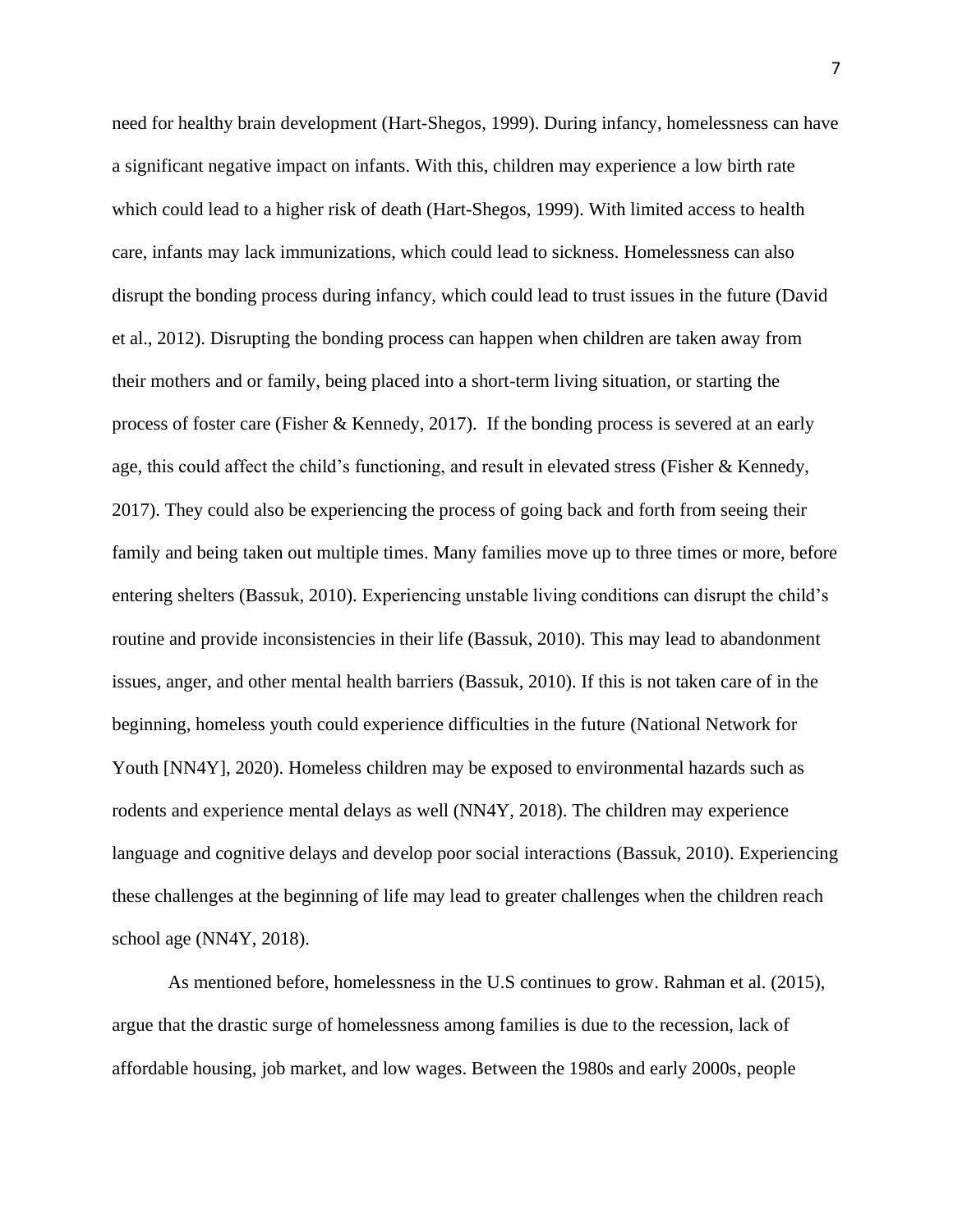started to realize the problem of youth homelessness, but it was thought to be a temporary concern, and only located in urban areas (Rahman et al., 2015). However, this crisis became a persistent problem that all states were finally experiencing (Rahman et al., 2015). Due to this surge, research was conducted to see the impact of family and youth homelessness on their education (Slesnick et al., 2009). In 2013, almost two and a half million children had experienced homelessness in the U.S. This means, one in every thirty children in the U.S. experienced being homeless (Bassuk et al., 2014). The U.S. Department of Education (2020) reported 1.2 million children, who were attending public school, experienced being homeless, which was an all-time high for our nation. The Minnesota Homeless Study, which is conducted every three years by Wilder Research, gathered reports from homeless parents regarding their children (Pittman et al., 2020). This survey asked parents specific questions about issues they were experiencing related to their children. Some issues reported were as follows: unable to get regular childcare (32%), a child had emotional or behavior problem (29%, a 4% increase from 2015-2018), chronic or severe physical health issue (15%, a 3% increase), and had to skip meals (11%, a 2% increase) (Pittman et al., 2020). Data from the Minnesota Homeless Study indicates homelessness is increasing each year, and their needs must be addressed.

Buckner (2008) described two waves of research regarding homeless youth. The first wave of research looked at why families became homeless. Within the study, researchers found that families who were experiencing homelessness were single mothers with at least two children. These families moved often and tended to live in substandard housing and dangerous neighborhoods (Buckner, 2008). Due to moving frequently, mothers were unable to keep a stable job, could not find transportation or adequate childcare (Buckner, 2008). These barriers negatively impacted the children. The students may have lacked food, became sick but could not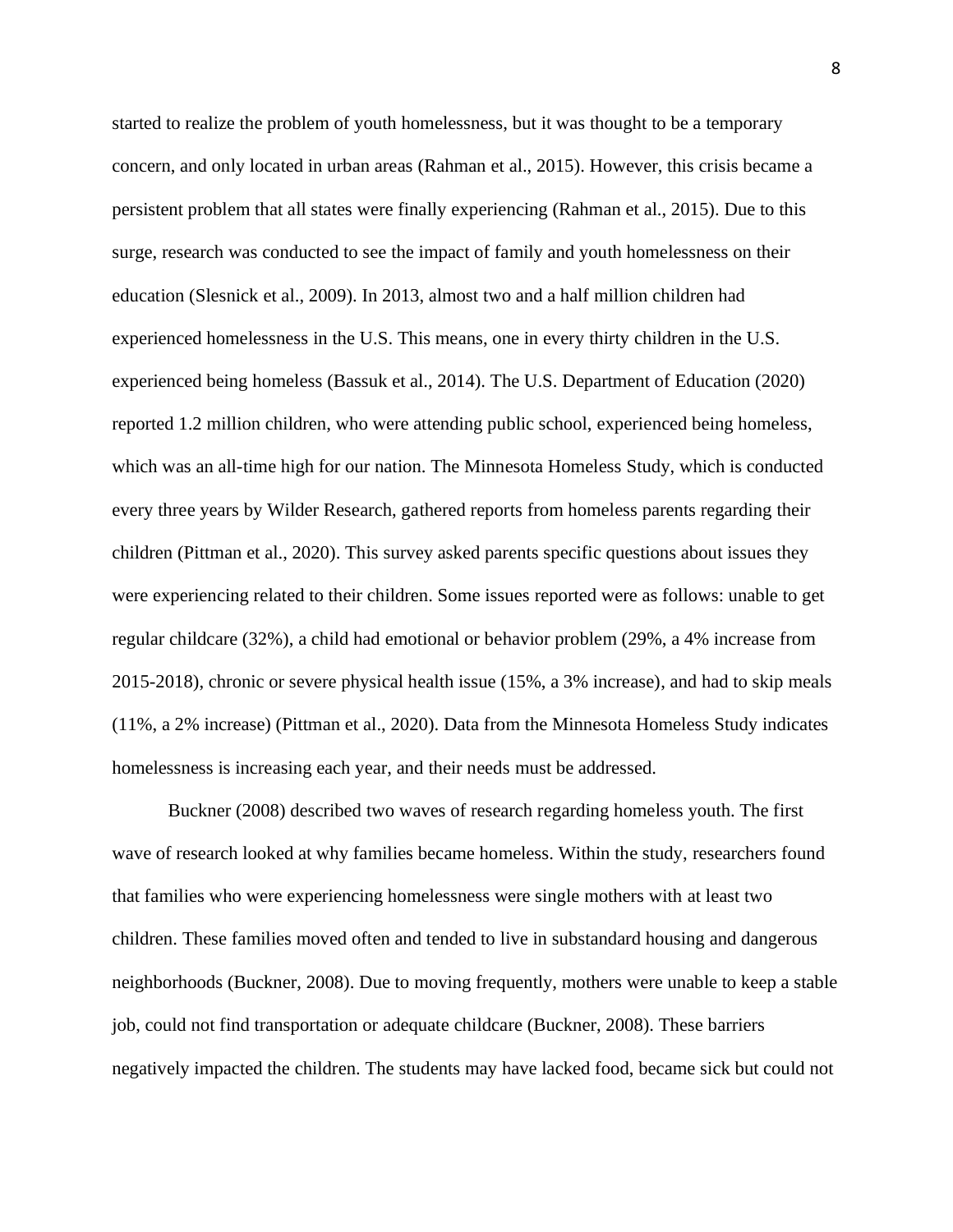go to the doctor, and worried about where they would move to next (Buckner, 2008). The second wave of research focused on the mental health aspects of homeless youth (Buckner, 2008).

#### **Socio-emotional problems**

Homeless youth may experience multiple events in their life that could be very traumatic to them and affect their development of social-emotional needs (McManus & Thompson, 2008). They could be exposed to physical or sexual abuse, exposed to violence, or impaired caregivers. According to Bassuk (2010) "The realities of homeless youth can result in poor mental health outcomes that could include behavioral problems, delayed developmental milestones, emotional dysregulation, anxiety, attachment disorders, and depression" (p. 498). Bassuk (2010) also discussed how one's environment can affect their future. For example, if an individual grows up and has a nice house and no money problems, they can receive the proper care they need, to continue their brain development. If one grows up homeless or exposed to violence, they may not have the access to health care, medications, etc. to help them develop in a healthy way. The trauma that homeless youth experience, even if it is short term, can have a major effect on their future development (NN4Y, 2018). These individuals tended to struggle with emotional and behavioral problems, along with tackling low self-esteem issues (Bassuk, 2010). O'Brien et al. (2020), conducted a secondary data analysis study with ninth through eleventh graders in 2016 in Minnesota. They grouped the youths into four subgroups based on their housing status (O'Brien et al., 2020). The housing categories included; unaccompanied homeless youth (0.5%) runaway youth (4%) youth who had run away and who had been homeless (0.6%) and stable homed youth (95%) (O'Brien et al., 2020). The results of this study indicated youth who had unstable housing had poorer mental health outcomes compared to their stable homed peers. Along with having an unstable home, the results also indicated that 11% of homeless youth, 20% of runways, and 33%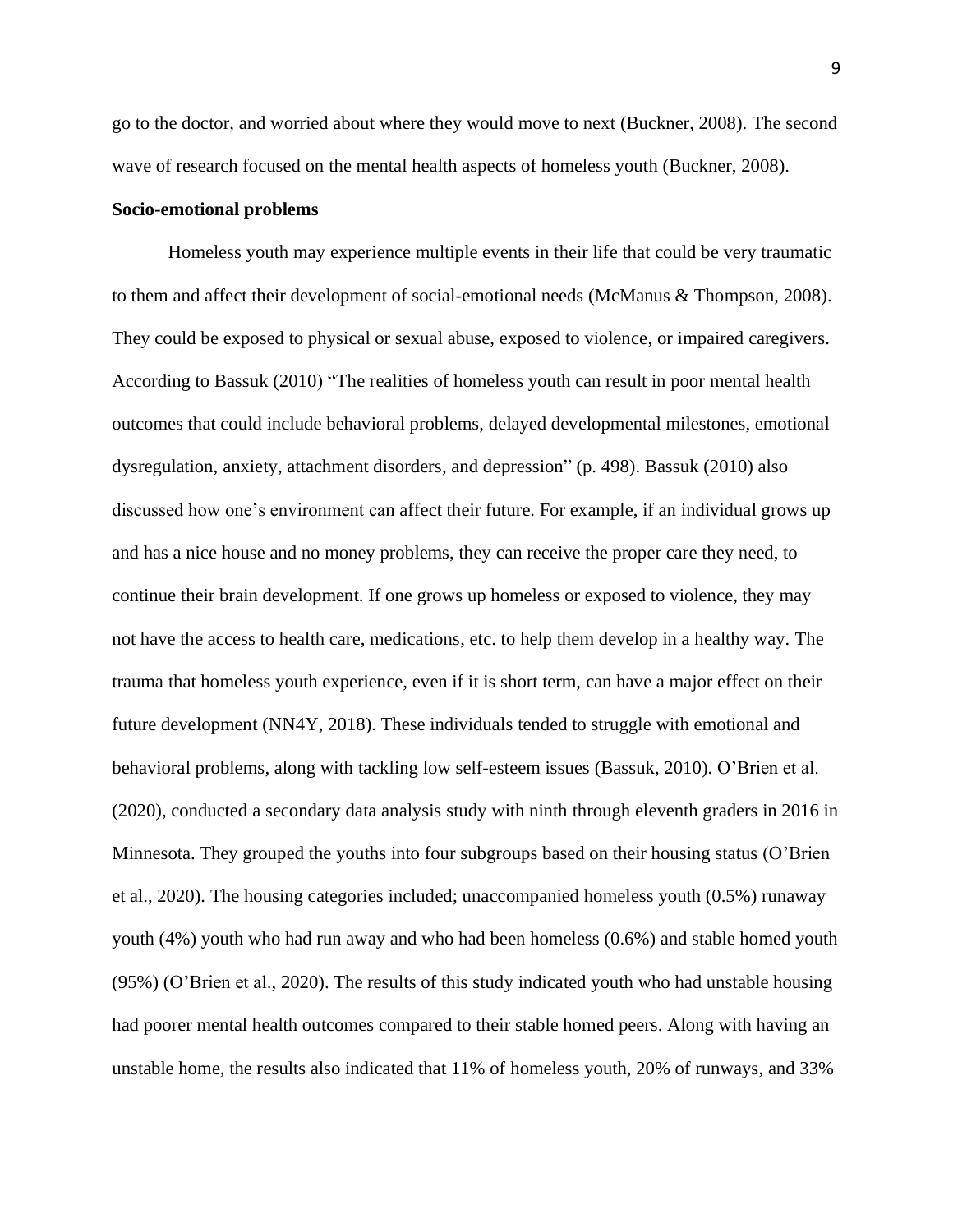of youth who experienced both homelessness and ran away, previously attempted suicide the previous year (O'Brien et al., 2020). Results indicate psychiatric disorders, depression, anxiety, posttraumatic stress disorders (PTSD), and substance use disorders are higher among homeless youth compared to their housed peers (O'Brien et al., 2020). A study was also conducted by the National Health Care for the Homeless Council (NHCH) in 2014. Within this study 66 homeless youth revealed having at least one psychiatric disorder (NHCH, 2020). Bassuk (2010) explored how homeless specific trauma could impact mental health outcomes for homeless youth. Results indicated poor mental health outcomes include high rates of behavioral problems, delayed developmental milestones, emotional dysregulation, anxiety, and depression (Bassuk, 2010). Results also found that about twenty percent of preschoolers who experienced homelessness were said to have emotional problems that required treatment (Bassuk, 2010). By the age of eight, at least one-third of homeless children were screened and showed they had one major mental health disorder (Bassuk, 2010). This study is relevant and indicates the detrimental effects of being homeless as a youth, which could negatively impact their mental health. Bassuk et al. (2014), conducted a systemic and meta-analysis review based on the mental health needs of homeless children. Researchers found that 10% of homeless youth have learning disabilities compared to 6.6% of non-homeless students (Bassuk et al., 2014). Regarding depression and anxiety, individuals who experienced homelessness reported rates of depression 16%-54% compared to 10% of their housed peers (Bassuk et al., 2014). These findings from different studies have concluded that being a homeless youth may have major deficits in the youth's brain. The numbers show how concerning mental health is regarding homeless youth, not only for their social-emotional problems but if left untreated, could impact their educational performance (Pittman et al., 2020).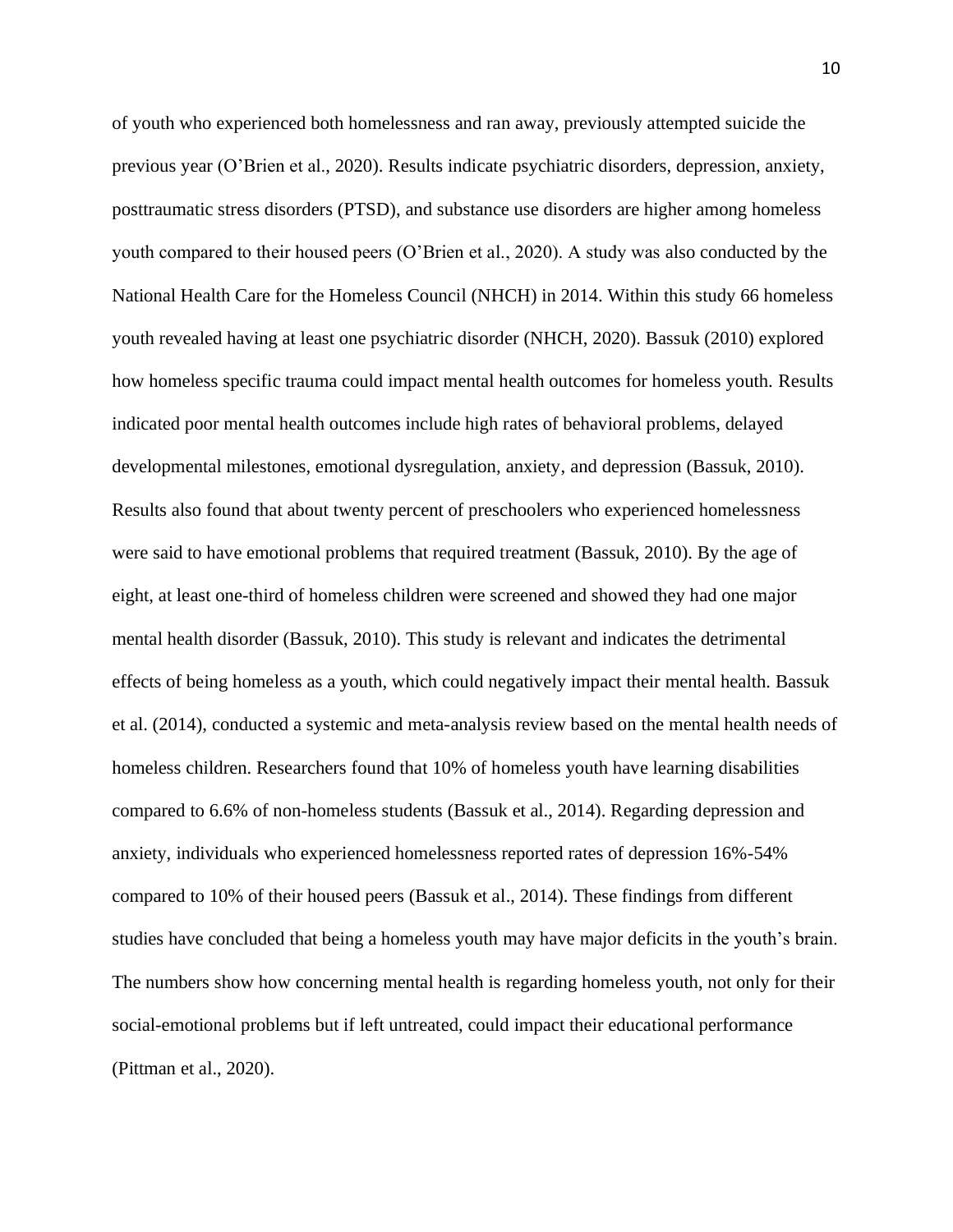## **Academic Problems**

There are limited research articles examining the educational well-being of children with a history of homelessness. Children with a history of homelessness are at an increased risk for poor academic achievement compared to their non-homeless peers (Rahman et al., 2015). They are more likely to have evidence of learning disabilities, have below-average intelligence, and perform poorly on standardized assessments of reading and math (Herbers et al., 2012)**.** As previously mentioned, experiencing homelessness earlier increases student's potential to acquire negative effects when entering schools (SAMSHA, 2019). Youth who are school-aged may experience difficulty concentrating in schools due to lack of food and sleep (Fisher & Kennedy, 2017). They may also have poor health, increased exposure to diseases, and experience difficulty making friends (Fisher & Kennedy, 2017). Fisher and Kennedy (2017) have found that academic achievement is negatively impacted by homelessness.

Not only do homeless youth experience mental and emotional barriers but they encounter educational barriers as well (NN4Y, 2018). Homeless youth arrive at school already one step behind their peers due to their basic needs being unmet (Fisher & Kennedy, 2017). They may not have a place to bathe, have access to clean clothes, have regular meals, get decent sleep, and have materials needed to finish their homework outside of school (Fisher & Kennedy, 2017). Homeless youth also experience uncertainty and do not have a grounded routine (Fisher & Kennedy, 2017). These youths do not know when their next meal will be or where they will sleep that night (Fisher & Kennedy, 2017). Due to this unstructured life, this increases absences in schools, which means the student will fall further behind their peers (Fisher  $\&$  Kennedy, 2017). They also experience a lot of unnecessary stress and loss (Fisher & Kennedy, 2017). With these barriers, it is no surprise that research shows homeless students often underperform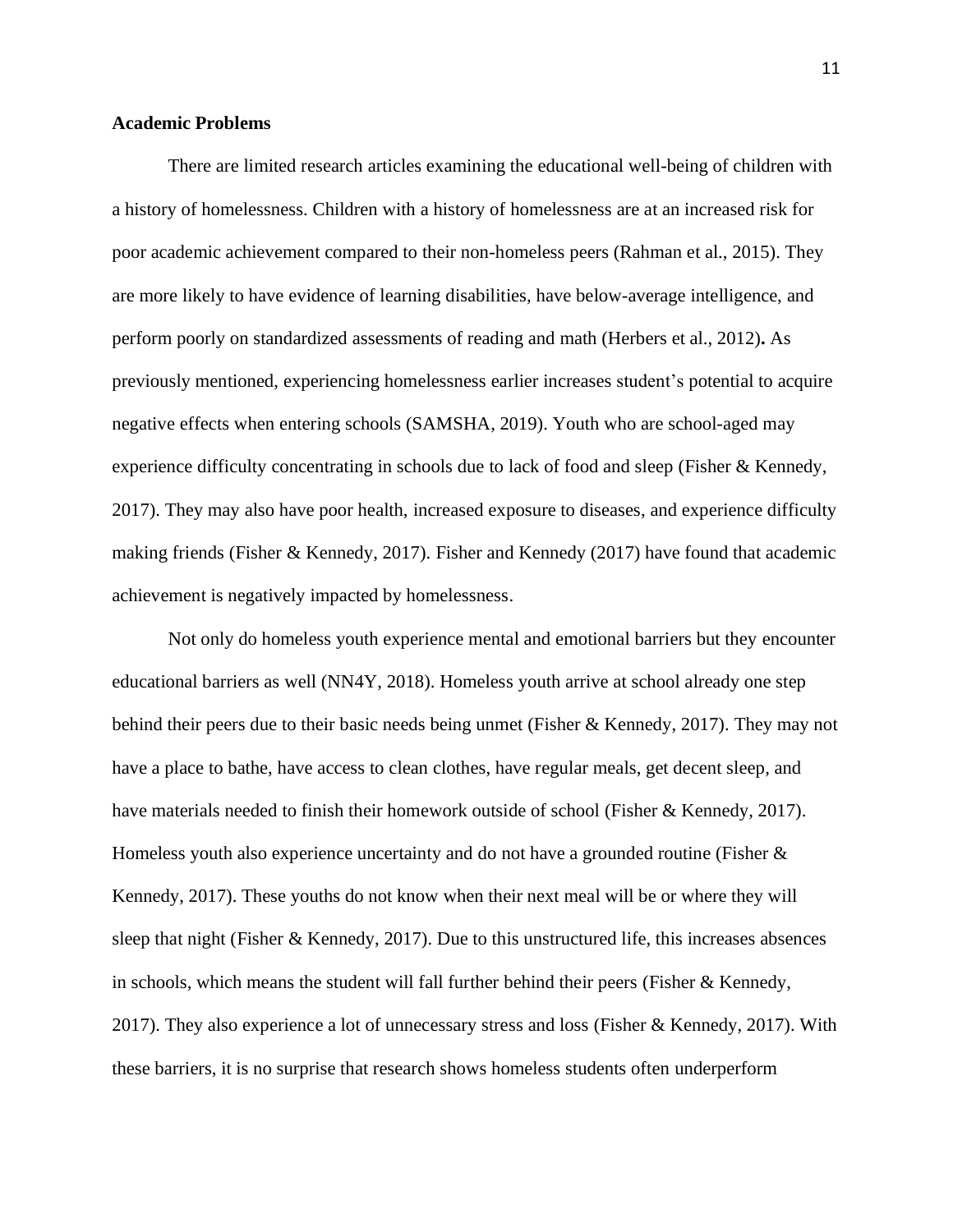academically, compared to their non-homeless peers (Herbers et al., 2012). According to the National Children Family Homeless Center (NCFHC, 2020), less than 25% of homeless youth graduate high school, 45% repeat at least one grade, 25% fail a class and 42% are at risk of failing a class. These results indicate that homelessness negatively impacts their academic success. Longitudinal research results conducted by Herbers et al. (2012), have shown over the years that homelessness is greatly associated with low achievement in reading and math. Data was collected from the Minneapolis Public Schools (MPS) with participants in third through seventh grade, beginning in 2005 and ending in 2009 (Herbers et al., 2012). A group of 18,011 students participated in this study, and ten percent of the participates were identified as homeless or highly mobile (HMM) (Herbers et al., 2012). Results showed HHM students had lower averages in math and reading and high rates of missed attendance (Cutuli et al., 2013). These results indicate the importance of increasing attendance rates and decreasing the achievement gaps with homeless youth (Herbers et al., 2012). Although all children living in poverty are at risk for poor academic achievement, the risk is even greater among children who experience homelessness (Herbers et al., 2012). Obradovic et al. (2009), reported severe vocabulary and reading delays in a sample of 169 homeless youth ages 6-12 years old. Among those children,  $47\%$  scored at or below the  $10<sup>th</sup>$  percentile on the Peabody Picture Vocabulary test (Obradovic et al., 2009). The results of this study showed that homeless youth are four times more likely to score at or below the  $10<sup>th</sup>$  percentile compared to their non-homeless peers (Obradovic et al., 2009). Children from families with lower socioeconomic status (SES) and or homelessness, begin school with poor readiness skills and low achievement skills (Obradovic et al., 2009). Even though these statistics show homeless youth fall behind academically from their non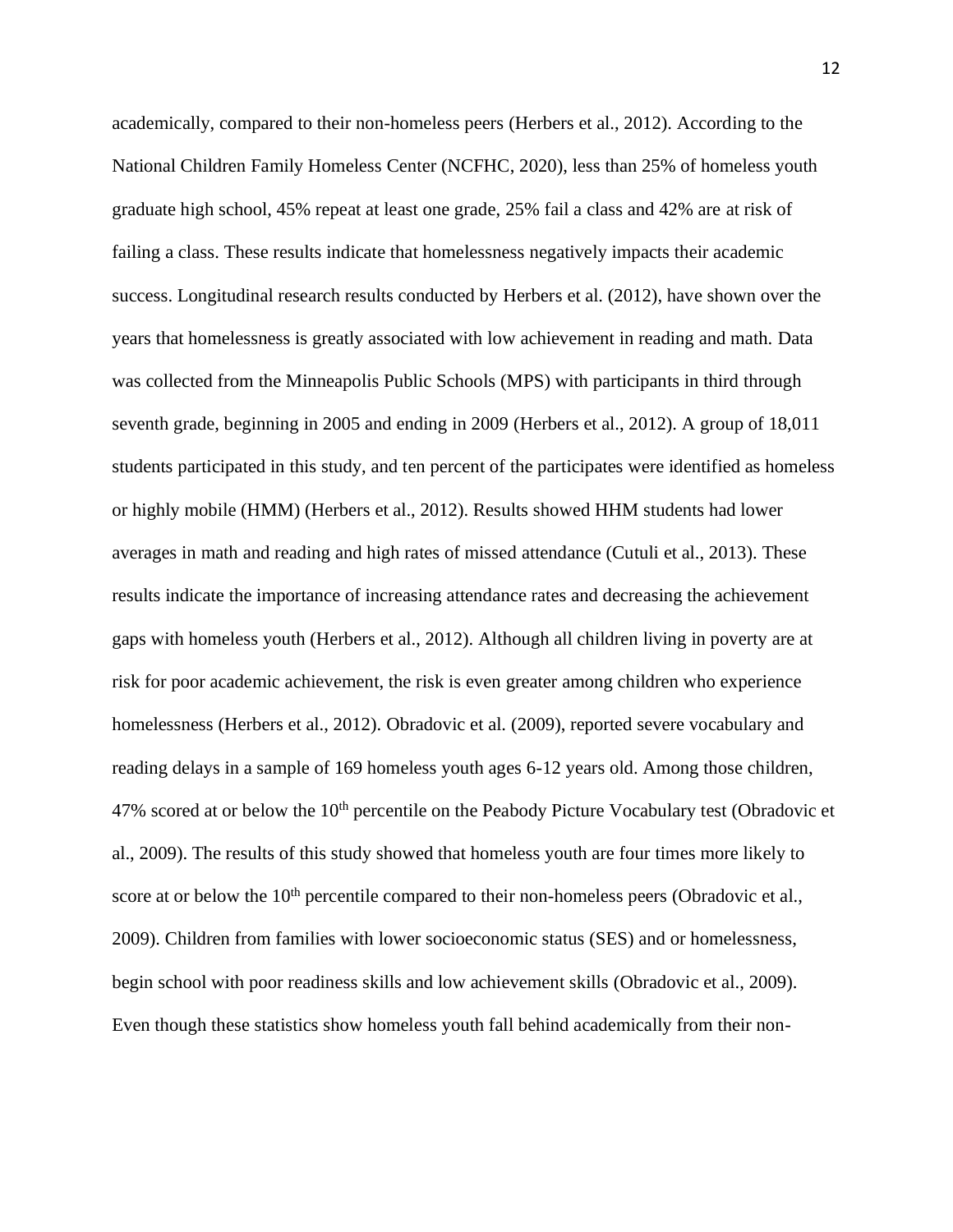homeless peers, there have been laws put into place to help homeless youth stay on track academically.

#### **Relevant laws**

In 1974, the Juvenile Justice and Delinquency Prevention Act (JJDPA) was signed into law and in 2018, this act was reauthorized and updated after 16 years (H.R. Rep. No. 6964-38, 2018). This Act encouraged states to improve treatment for at-risk youth and provide financial assistance to states that improved treatment for at-risk youth (Family & Youth Services Bureau [FYSB), 2016). Prior to this Act, runaway and homeless youth were being put into jail. With the JJDPA, states had to agree to release runaway and homeless youth, and provide them with shelter, food, counseling, and other necessities, in order to get the funding from the state (FYSB, 2016). In 1974, the Runaway Youth Act (RYA) was passed. This Act was created to assist youth who ran away from home, and in 1977 revisions to the Act were made, to include homeless youth (FYSB, 2016), and then this Act was renamed The Runaway and Homeless Youth Act (RHYA) (FYSB, 2016). To this day, RHYA grants are provided to public and private schools to create services for runaway and homeless youth and their families (Administration for Children and Families, 2016). The purpose of this Act was to create a community-based alternative intervention for runaway and homeless youth. There are different programs RHYA created which aim to prevent youth homelessness, house homeless youth, prevent sexual exploitation, decrease juvenile detention rates, decrease child welfare involvement and assist families to resolve conflicts (Administration for Children and Families, 2016). There are three programs within this Act that are relevant to this review of literature (FYSB, 2016).

The first program is the Street Outreach Program (SOP). This program provides homeless youth with a three-year grant (Administration for Children and Families, 2016). The purpose of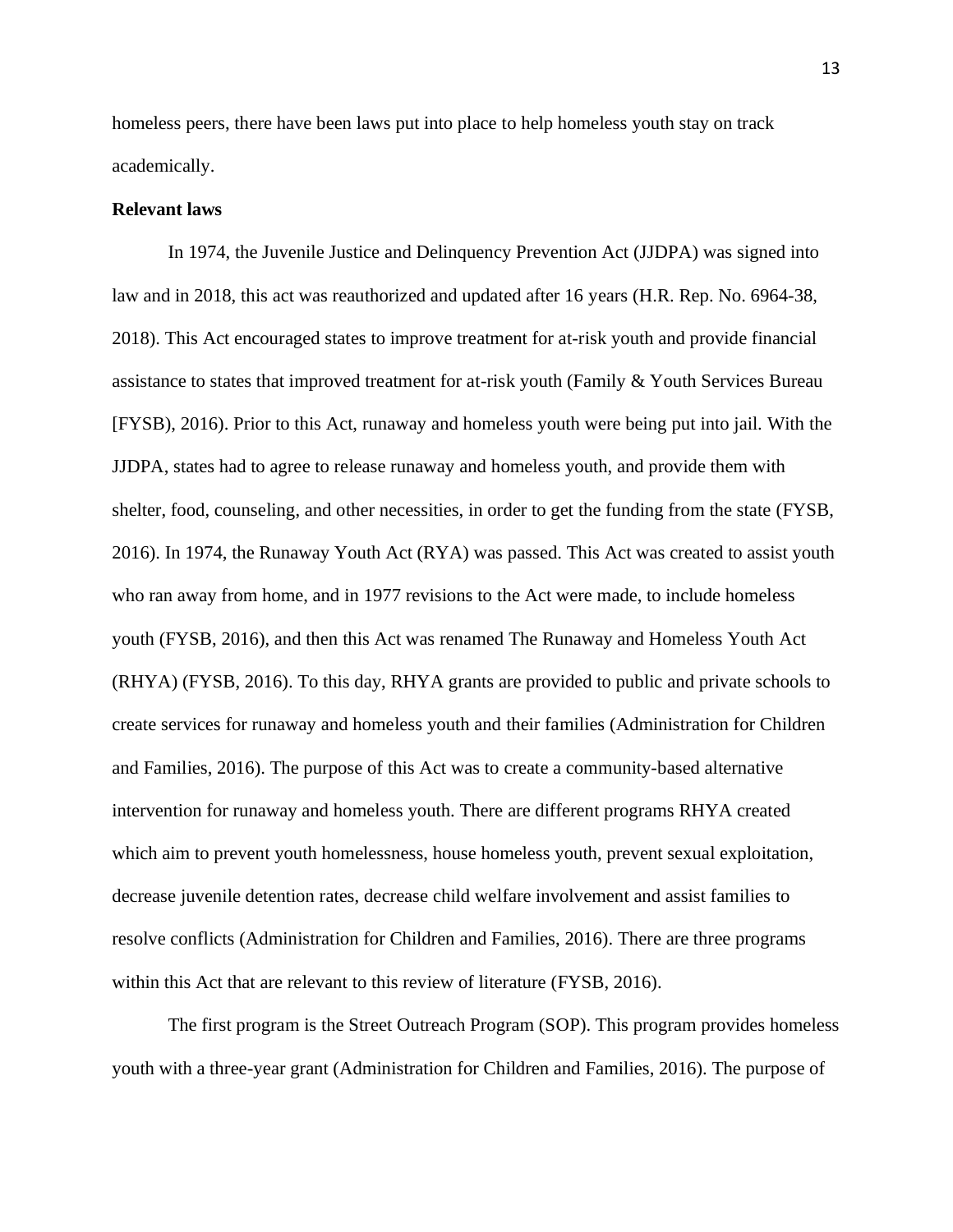the program is to prevent sexual abuse of street youth. The grant helps fund outreach or drop-in centers, which provide education, treatment, counseling, and referrals to services (Administration for Children and Families, 2016). The next program is called the Basic Center Program (BCP). Again, this is a three-year grant, and the purpose is to provide temporary housing with supportive services for homeless youth (Administration for Children and Families, 2016). The BCP provides temporary housing, therapeutic family intervention, connection to education and, workforce, aftercare services, and counseling is provided (Administration for Children and Families, 2016). Lastly, the Transitional Living Program (TLP) and Maternity Group Homes (MGH) was created. This is a program with a 5-year grant, and the purpose is to support effective strategies for successful transitions to sustainable living for homeless youth between the ages of 16-23 years old (Administration for Children and Families, 2016). The grant funds longer-term housing with services that provide basic life skills, connection to education and workforce, aftercare services, and counseling. The RHYA benefits runaway and homeless youth by providing different programs to support them with their unstable living situations, emotional needs, and educational needs (FYSB, 2016).

The McKinney-Vento Homeless Assistance Act, Title X, Part C on the No Child Left Behind Act of 2001, was passed to ensure that all homeless youth are provided with a free and appropriate public education (NCHE, 2020). In 1987, McKinney-Vento was signed into law, which required states to review and revise policies to ensure immediate school enrollment for homeless youth (NCHE, 2020). In 1990, McKinney-Vento was amended, which required states to eliminate barriers regarding enrollment and provide support for academic success to students who were experiencing homelessness, and in 1994 McKinney-Vento was revised and added preschool services for homeless youth (NCHE, 2020). In 2002, the education section was revised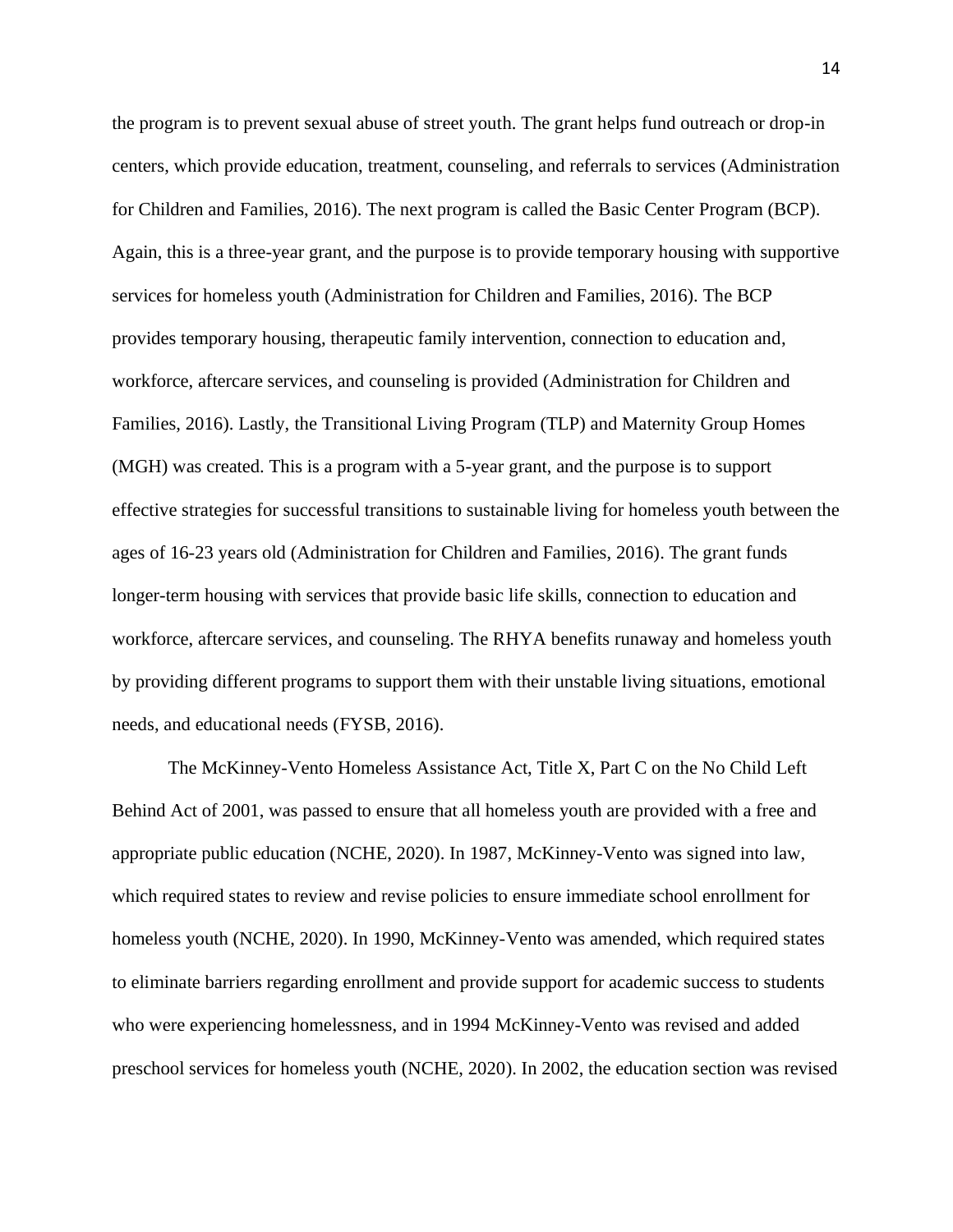to strengthen the legal requirements and mandate all schools to appoint a local liaison to individuals who were homeless (NCHE, 2020). McKinney-Vento is beneficial to homeless youth because it allows them to stay at their current school by providing transportation, even if they are living in another school district. As previously mentioned, these individuals do not always have a stable place to live, and due to moving around, the student is absent, loses friends, and falls behind academically. Another key point is due to the 2002 revision, these individuals are appointed a school liaison (NCHE, 2020). This liaison works with the homeless youth by assisting them with enrollment and attendance efforts, helps access school and community services, and reduce any additional educational barriers (NCHE, 2020). The McKinney-Vento Act authorized the Emergency Solutions Grants (ESG) program. The ESG program helps fund quick rehousing placements, provides homeless prevention programs, emergency shelters, supportive services, and street outreach programs (NCHE, 2020). Another program is known as the Continuum of Care (CoC) program, which funds rapid rehousing, supportive services, and permanent supportive housing. These programs were created to assure the educational rights of children and families who are homeless (NCHE, 2020).

#### **School Counselor Role**

Calculating an accurate number regarding how many homeless children there are, is very difficult (Slesnick et al., 2009). The research reviewed portrays alarming numbers and argues this is a population school counselors should be aware of. Zlotnick et al. (2012), found that early studies focused on case management interventions and did not focus on social-emotional and or educational success. School counselors need to find research and counseling approaches that take into account the unique features of this population (Zlotnick et al. 2012).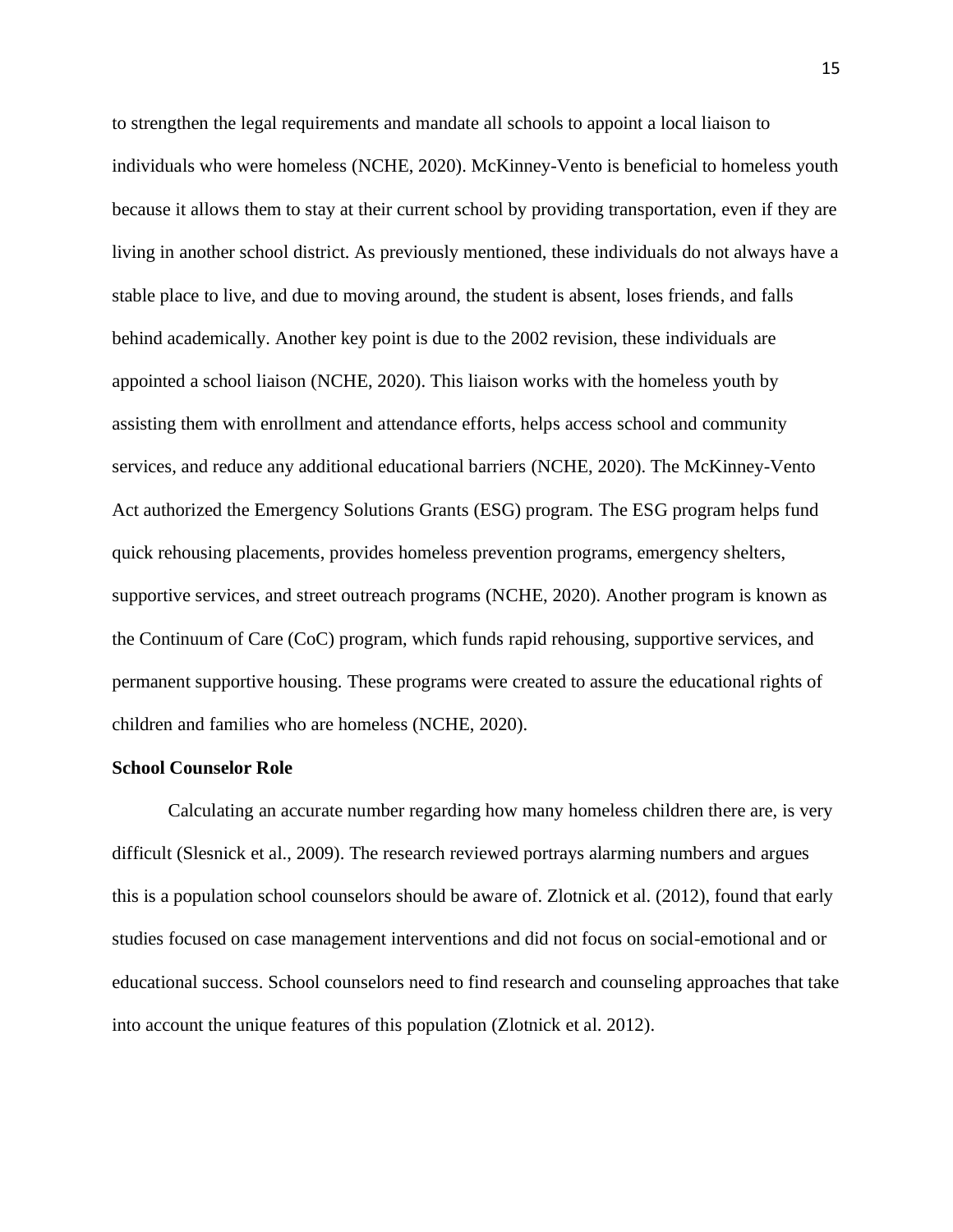When working with homeless youth, counselors have found it difficult to counsel this population effectively (Slesnick et al., 2009). The first issue is in regards to consent and mandated reporting (NCHE, 2020). The McKinney-Vento Act strives to remove barriers to academic success for homeless youth but does not address how counselors should proceed regarding consent from parents when needed (NCHE, 2020). For this issue, counselors can consult with the liaison that is provided to the school under the McKinney-Vento- Act and allow them to guide the counselor through this process (NCHE, 2020). The next issue the counselor may face is not being familiar with this population in general (SAMHSA, 2020). The counselor should be prepared to work with the homeless youth, as the numbers are on the rise (SAMHSA, 2020). They can research numbers in their community and seek out research-based interventions that could benefit the student. It is important counselors have appropriate knowledge, skills, and beliefs before working with this population (Rafferty et al., 2004). Another way counselors can help this population is to focus on the social issue (Rafferty et al., 2004). Counselors may help the student obtain basic needs such as food, housing, and water first, then move onto other issues (Rafferty et al., 2004). Next, a counselor can help these students by being prepared to deal with multiple issues, know about developmental delays that could occur, know resources within the community and be an advocate (Rafferty et al., 2004). Neukrug (2016), explained the importance of being prepared to deal with multiple issues. Homeless youth have added stress, and experience trauma which could lead to mental illness, chemical dependence, and other unique problems. Neukrug (2016) stated that 50% of homeless youth are struggling with these problems. Due to high percentage of mental health issues, it is important to have potential referral sources available in the community and make referrals when appropriate (Neukrug, 2016). Lastly, counselors should be an advocate for the homeless student population (Neukrug, 2016). These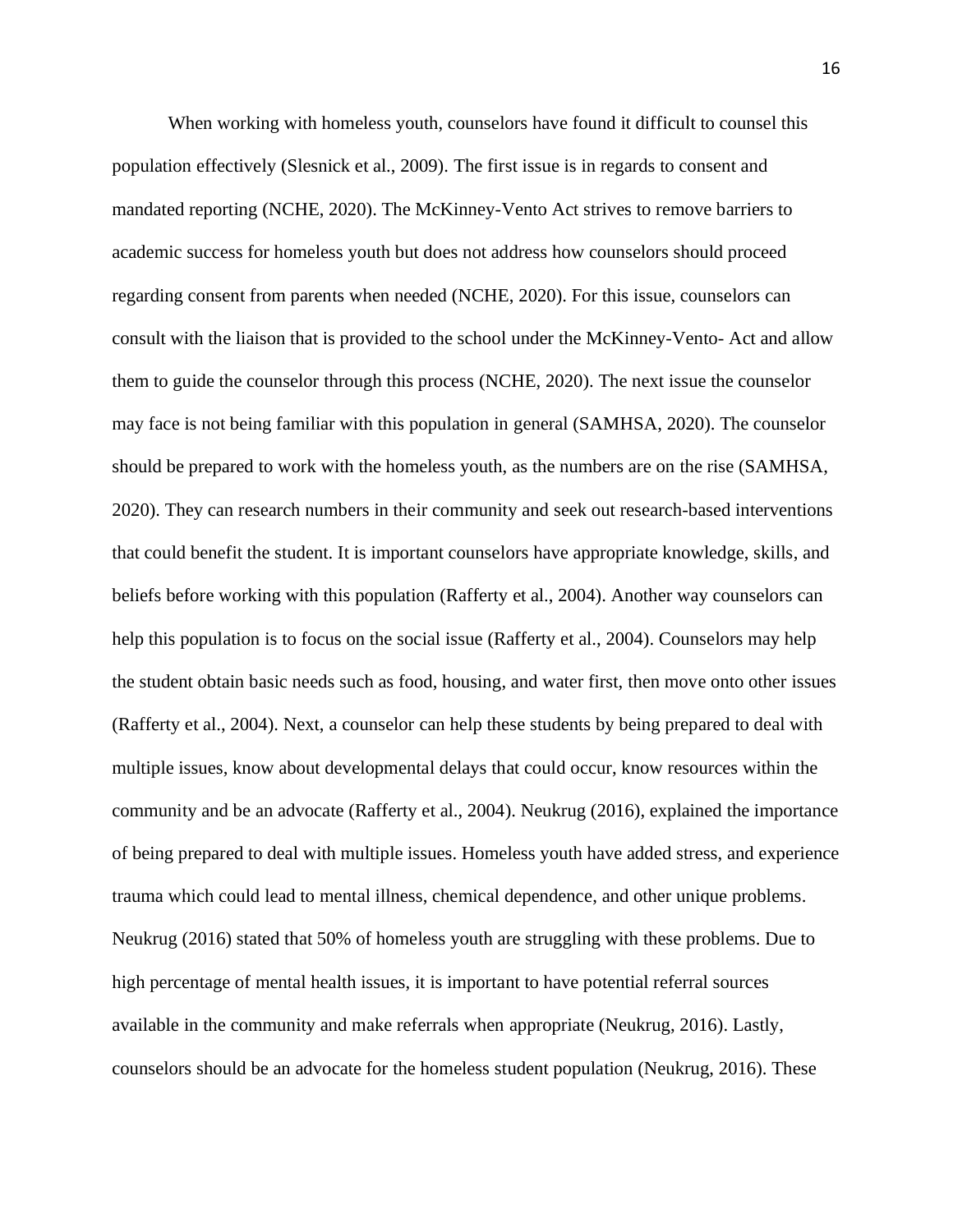individuals often deal with multiple issues, have mental health illnesses, and have unstable living conditions (Neukrug, 2016). Advocating for homeless students' unique concerns and being committed to them is important and gives them a message that the counselor is truly there for them.

The presence of a caring adult in the lives of homeless students has been viewed as beneficial (Kurtz et al., 2017). Kurtz et al. (2017) conducted a qualitative research design study to view how homeless youth experience obstacles in their lives and made a successful developmental transition into young adulthood. Data was collected from 12 participants who had run away or were homeless when they were young. Interviews were in-depth and went into detail about their experience (Kurtz et al., 2017). Participants discussed one way they were able to transition was being cared for by others (Kurtz et al., 2017). Caring did not involve trying to cure them but entailed individualized attention, unconditional acceptance, non-judgmental listening, and emotional support (Kurtz et al., 2017). Along these lines, counselors need to meet the student where they are (Kurtz et al., 2017). Counselors should not push the students to talk about being homeless in the first session (Kurtz et al., 2017). It is important for counselors to build that rapport first, then allow the students to tell the counselor what they want to talk about (Kurtz et al., 2017). Masten (2011) discussed how counselors can provide a general framework for resilience by promoting interventions that they could use with homeless individuals. The counselor and student should create positive goals that focus on what the student has already done (Masten, 2011). For example, praise the student for coming to school today (Bowman & Popp, 2013). Coming to school could be a difficult task for them, but if they hear that praise, it could boost their motivation to continue to come (Masten, 2011). The idea of creating positive goals is that as students achieve growth in one goal, this growth will then transfer into other areas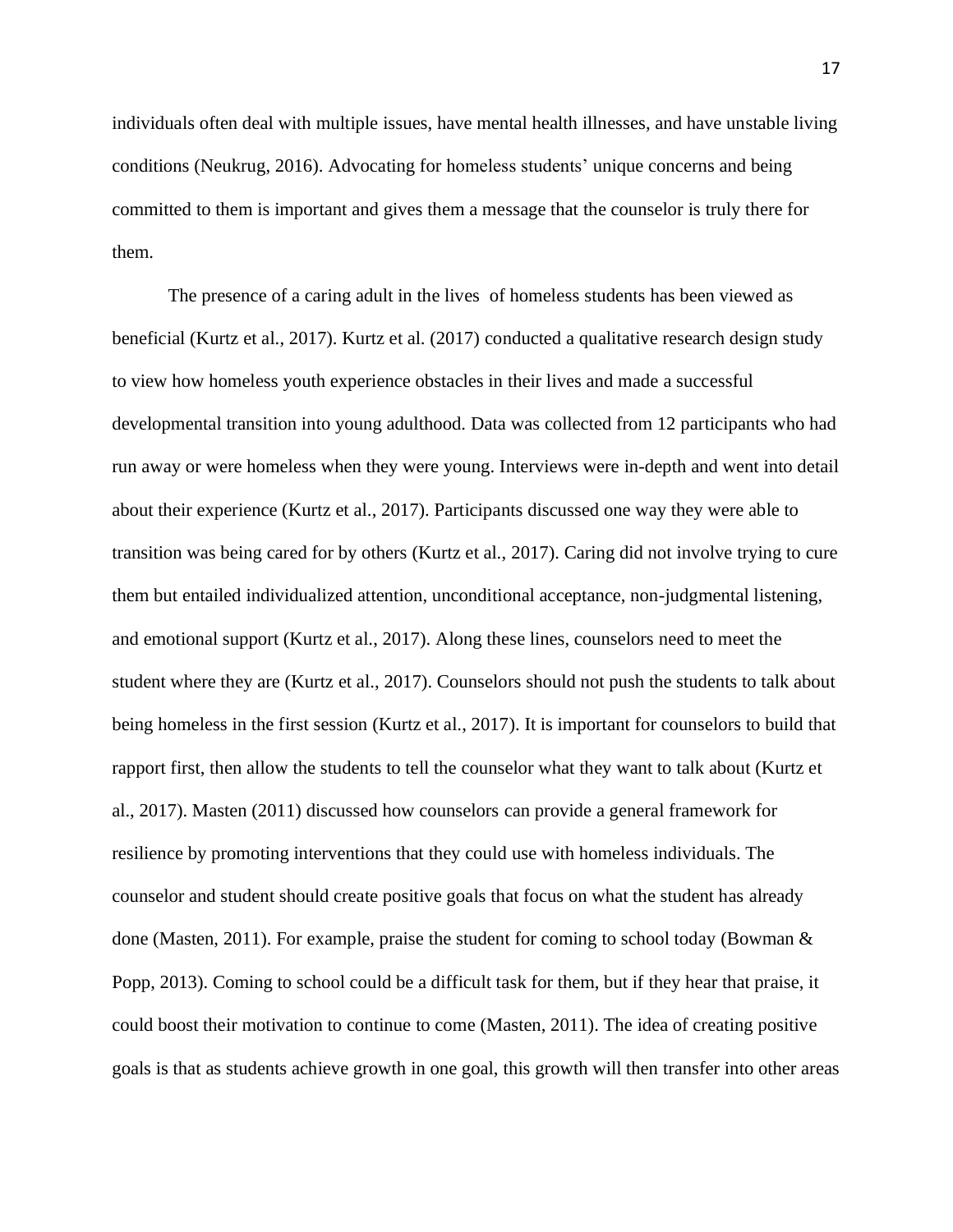(Masten, 2011). One intervention that could work is strength-based, brief therapy (Masten, 2011).

Strength-based, brief therapy allows homeless youth to imagine a different life and find the motivation to make changes and find the skills needed to take the next steps (Masten, 2011). Aviles and Helfrich (2004) stated that these individuals need assistance in prioritizing their needs which leads to increase self-confidence. Bender et al. (2007) also discuss the importance of showing these individuals that they have autonomy and self-efficacy and control of their own life. Another intervention could be solution-focused brief therapy (SFBT) which research shows is beneficial for students experiencing academic and behavioral problems (Fisher & Kennedy, 2017). SFBT focuses on the student as the expert which allows the student to remain in control of their life (Fisher & Kennedy, 2017). SFBT is also beneficial by goal setting and introducing the miracle question to the students (Fisher & Kennedy, 2017). The miracle question leads students to understand what steps they have to take to achieve their goals. Along with setting goals, the counselor is guiding the students to recognize the strengths they already have, but they might not be able to see right at this moment (Fisher & Kennedy, 2017). Lastly, collaboration is the final component to benefit the homeless student population. Counselors can work with a multidisciplinary team to discuss what would be the most innovative and effective intervention to best serve the need of the student (Fisher & Kennedy, 2017). Counselors may collaborate with the school liaison to address the student's basic needs, implement a positive school climate for students, help create a safe and supportive classroom, recognize and support academic gaps and promote positive peer relationships (Fisher & Kennedy, 2017).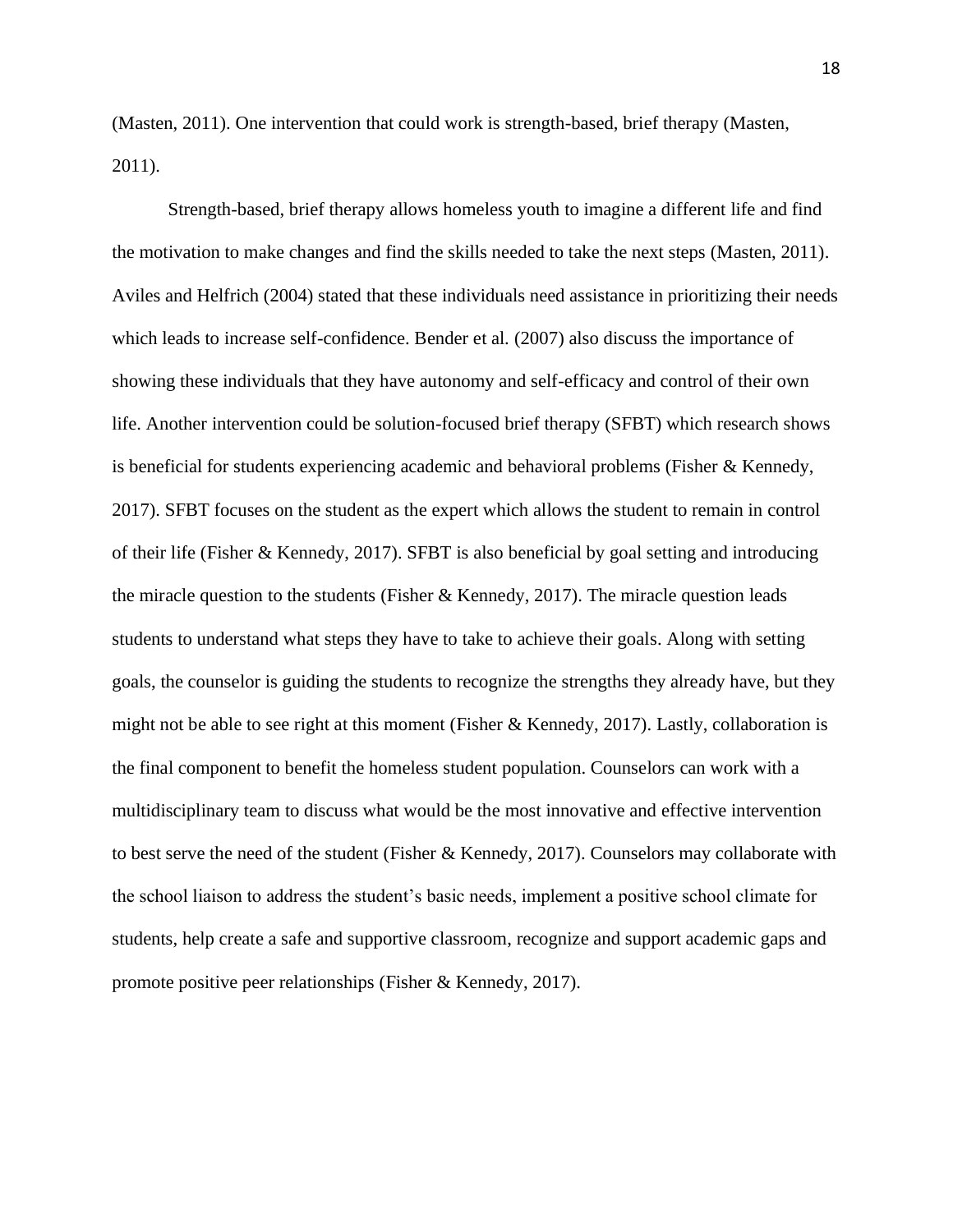#### **Discussion**

Numerous research studies have been done to determine the effects homelessness has on the youth population. Results have indicated low academic rates and achievement gaps, and potential mental health issues one could encounter. Laws have been put into place to increase equality in their academic success. School counselors can address academic, social, and career planning for all students, and are able to deliver direct services at the school level, such as individual counseling (Havlik & Brown, 2016). They are also able to build relationships within the community to access different resources that can benefit the student population. Due to their availability, school counselors may be the first adult that can help support homeless youth individuals and provide them with the necessary resources.

Even though the evidence shows the homeless youth population is on the rise, it is important to remember that the actual number of homeless youths is impossible to figure out. Students continue to move and may not participate in the research that is being conducted. More research is needed to understand the true needs of homeless youth. There are federal programs in place to help homeless youth, but at times they fail to effectively address the needs of this population. Rahman et al. (2015), mentions 75% of homeless youth drop out of high school before graduating. This number shows that regardless of federal laws in place, some youth do fall through the cracks. In addition to federal laws, there are barriers that still exist within the schools (Rahman et al., 2015). Two barriers include providing homeless students with transportation services to their schools and meeting the basic needs of homeless students. Further research is needed to understand the impact homelessness has on social interaction, academic achievement, and transitioning into adulthood. Furthering this research will help individuals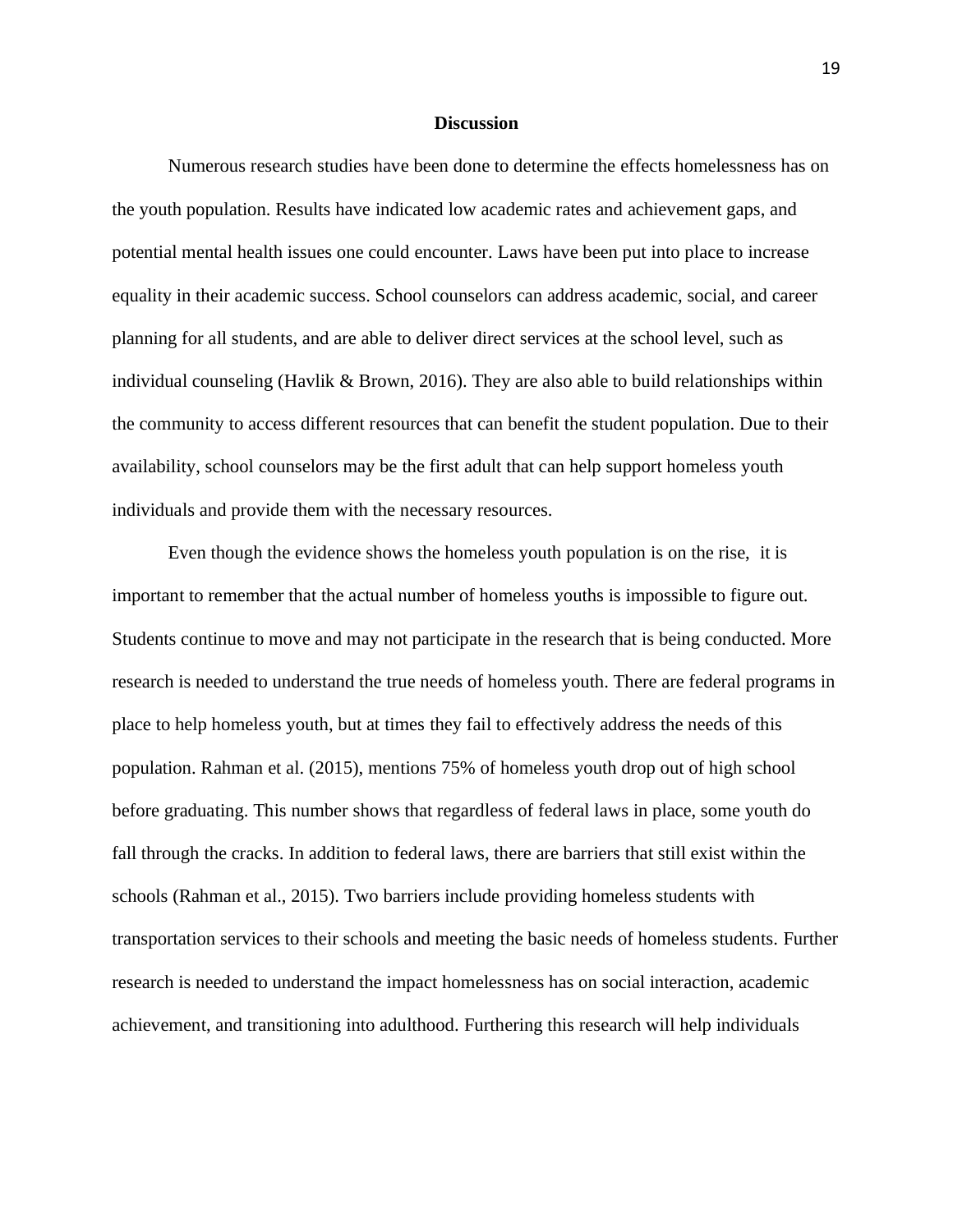create interventions to increase social interactions, closing the achievement gaps, and finding resources that will help the transition to adulthood go smoothly.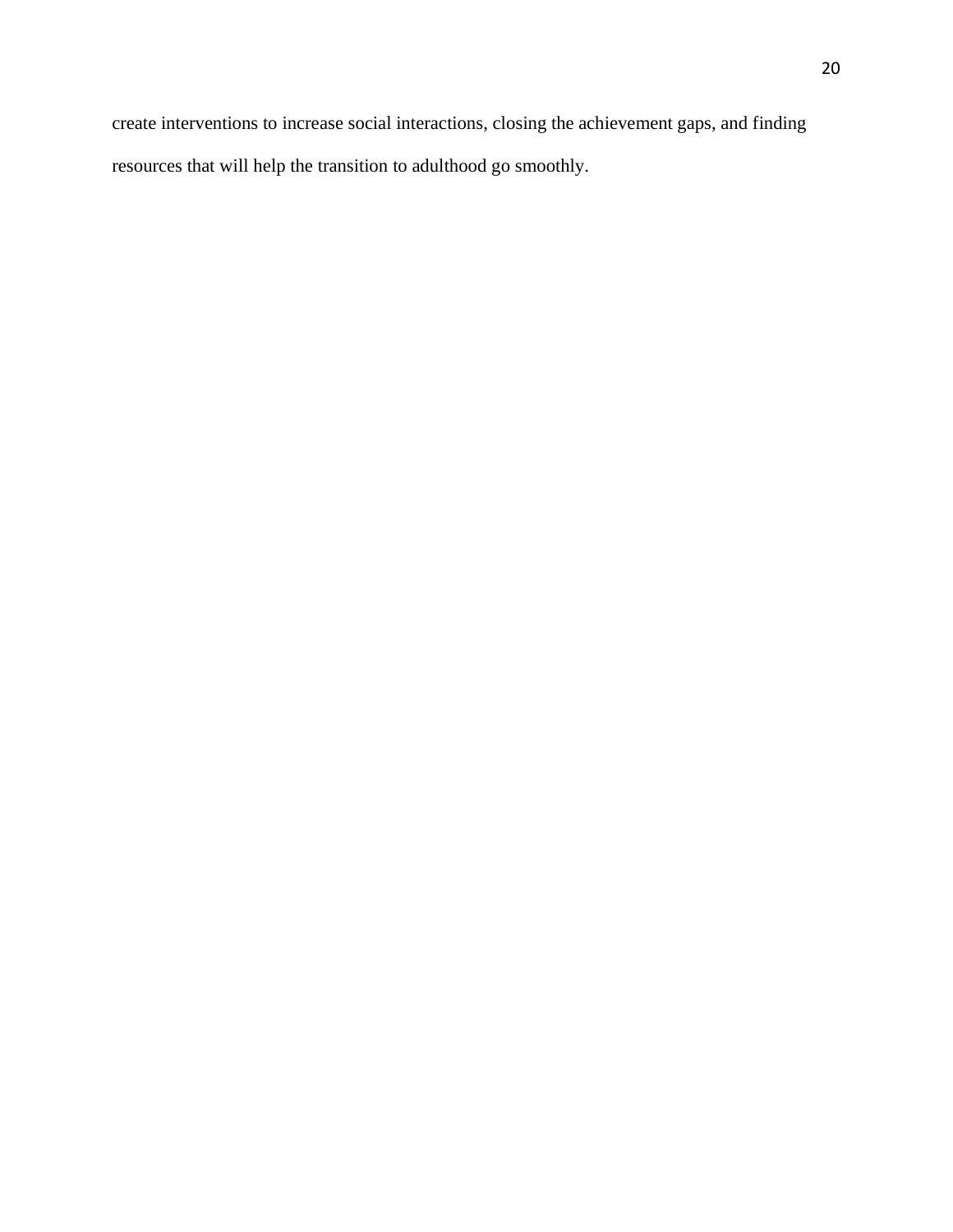#### **References**

- Administration for Children and Families, 81 C.F.R. § 1351 (2016). https://www.govinfo.gov/content/pkg/FR-2016-12-20/pdf/2016-30241.pdf
- Accurately defining homelessness: A first step towards ending youth homelessness. (2018). *National Network For Youth.* 1-9. https://nn4youth.org/wp-content/uploads/NN4Y-WP-Homeless-Definitions-2019.pdf

Aviles, A., & Helfrich, C. (2004). Life skill service needs: Perspectives of homeless youth. *Journal of Youth and Adolescence*, *33*(4), 331–338. https://doi.org/10.1023/b:joyo.0000032641.82942.22

- Bassuk, E. L. (2010). Ending child homelessness in America. *American Journal of Orthopsychiatry*, *80*(4), 496–504. https://doi.org/10.1111/j.1939-0025.2010.01052.x
- Bassuk, E. L., DeCandia, C. J., Beach, C. A., & Berman, F. (2014). America's youngest outcasts. *American Institutes for Research: The National Center on Family Homelessness*. 1-123. https://doi.org/10.1037/e551162013-001

Bender, Kimberly, Sanna Thompson, Holly McManus, Janet Lantry, and Patrick M. Flynn.

(2007). Capacity for survival: Exploring strengths of homeless street youth, *Child and Youth All Forum* 36 (1), 25–42.

Bowman, D., & Popp, P. A. (2013). Students experiencing homelessness. In E. Rossen & R. Hull (Eds), *Supporting and educating traumatized students: A guide for school based professionals* (pp.73-92). New York, NY: Oxford University Press.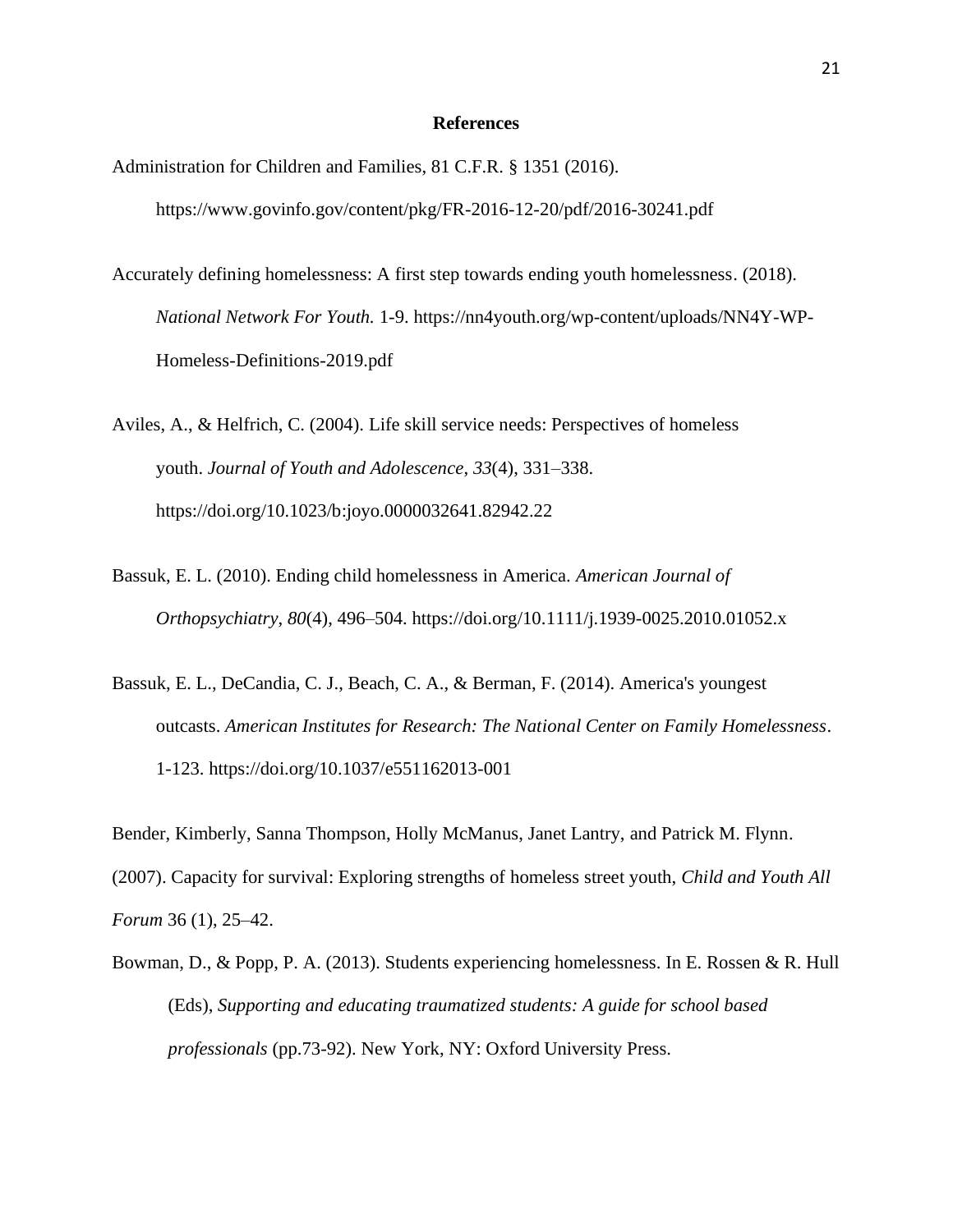- Broman, B. (2018). *National Center on Family Homelessness*. American Institutes for Research. https://www.air.org/center/national-center-family-homelessness
- Buckner, J. C. (2008). Children, impact of homelessness. *Encyclopedia of Homelessness*. https://doi.org/10.4135/9781412952569.n27
- Cutuli, J. J., Desjardins, C. D., Herbers, J. E., Long, J. D., Heistad, D., Chan, C.-K., … Masten, A. S. (2013). Academic achievement trajectories of homeless and highly mobile students: Resilience in the context of chronic and acute risk. *Child Development*, *84*(3), 841–857. https://doi.org/10.1111/cdev.12013

*Data and Statistics on Homelessness*. NCHE. (2020). https://nche.ed.gov/data-and-stats/.

- David, D. H., Gelberg, L., & Suchman, N. E. (2012). Implications of homelessness for parenting young children: A preliminary review from a developmental attachment perspective. *Infant Mental Health Journal, 33*(1), 1-9. doi:10.1002/imhj.20333
- Ekono, M., Jiang, Y., & Smith, S. (2016). *Young children in deep poverty*. National Center for Children in Poverty . https://www.nccp.org/wp-content/uploads/2016/01/text\_1133.pdf.
- Fernandes-Alcantara, A. L. (2019). (IF. 11152). *Federal Support for Runaway and Homeless Youth* (2nd ed.).
- Fisher, E. S., & Kennedy, K. S. (2017). *Counseling special populations in schools*. New York, NY, United States of America: Oxford University Press.
- *Grant Programs and Services*. SAMHSA. (2020). https://www.samhsa.gov/homelessnessprograms-resources/grant-programs-services.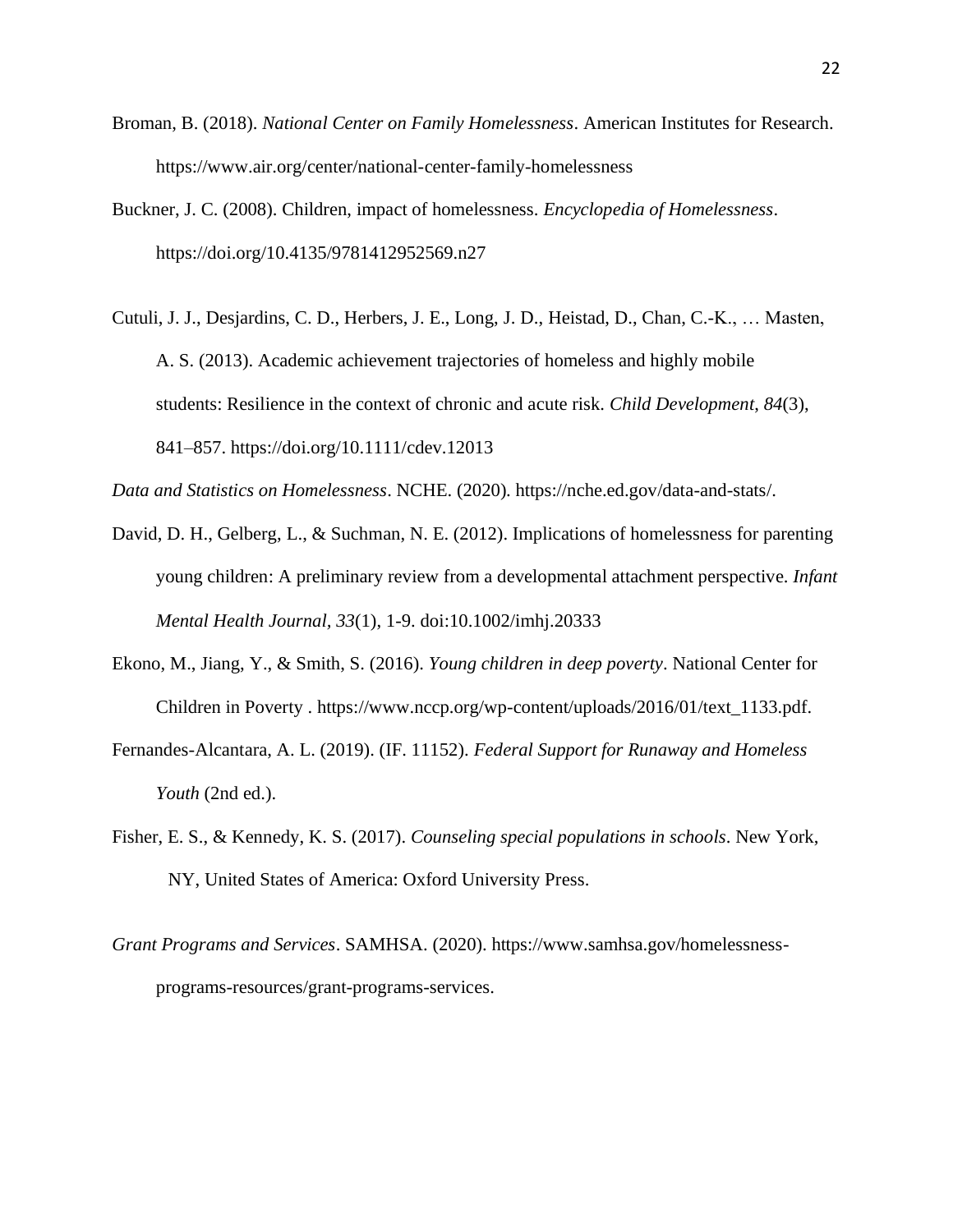- Havlik, S. A., & Brown, K. (2016). Defining school counselors' roles in working with students experiencing homelessness. *Journal of the Pennsylvania Counseling Association*, *15*. https://doi.org/10.1093/med-psych/9780190052737.003.0007
- Hart-Shegos, E. (1999). *Homelessness and its effects on children* (pp.1–12). Minneapolis, MN: Family Housing Fund*.*
- Herbers, J. E., Cutuli, J. J., Supkoff, L. M., Heistad, D., Chan, C.-K., Hinz, E., & Masten, A. S. (2012). Early reading skills and academic achievement trajectories of students facing poverty, homelessness, and high residential mobility. *Educational Researcher*, *41*(9), 366– 374. https://doi.org/10.3102/0013189x12445320
- H.R. Rep. No. 6964-38 (2018). https://www.congress.gov/115/bills/hr6964/BILLS-115hr6964enr.pdf

*Homelessness in America*. National Coalition for the Homeless (2020).

https://nationalhomeless.org/about-homelessness/

- Kurtz, P. David, Elizabeth W. Lindsey, Sara Jarvis, and Larry Nackerud. (2017). How runaway and homeless youth navigate troubled waters: The role of formal and informal helpers. *Child and Adolescent Social Work Journal* 17 (5), 381-402.
- Masten, Ann S. (2011). Resilience theory and research on children and families: Past, present, and promise. *Journal of Family Theory & Review* 10 (1), 12–31.
- Obradović, J., Long, J. D., Cutuli, J. J., Chan, C.-K., Hinz, E., Heistad, D., & Masten, A. S. (2009). Academic achievement of homeless and highly mobile children in an urban school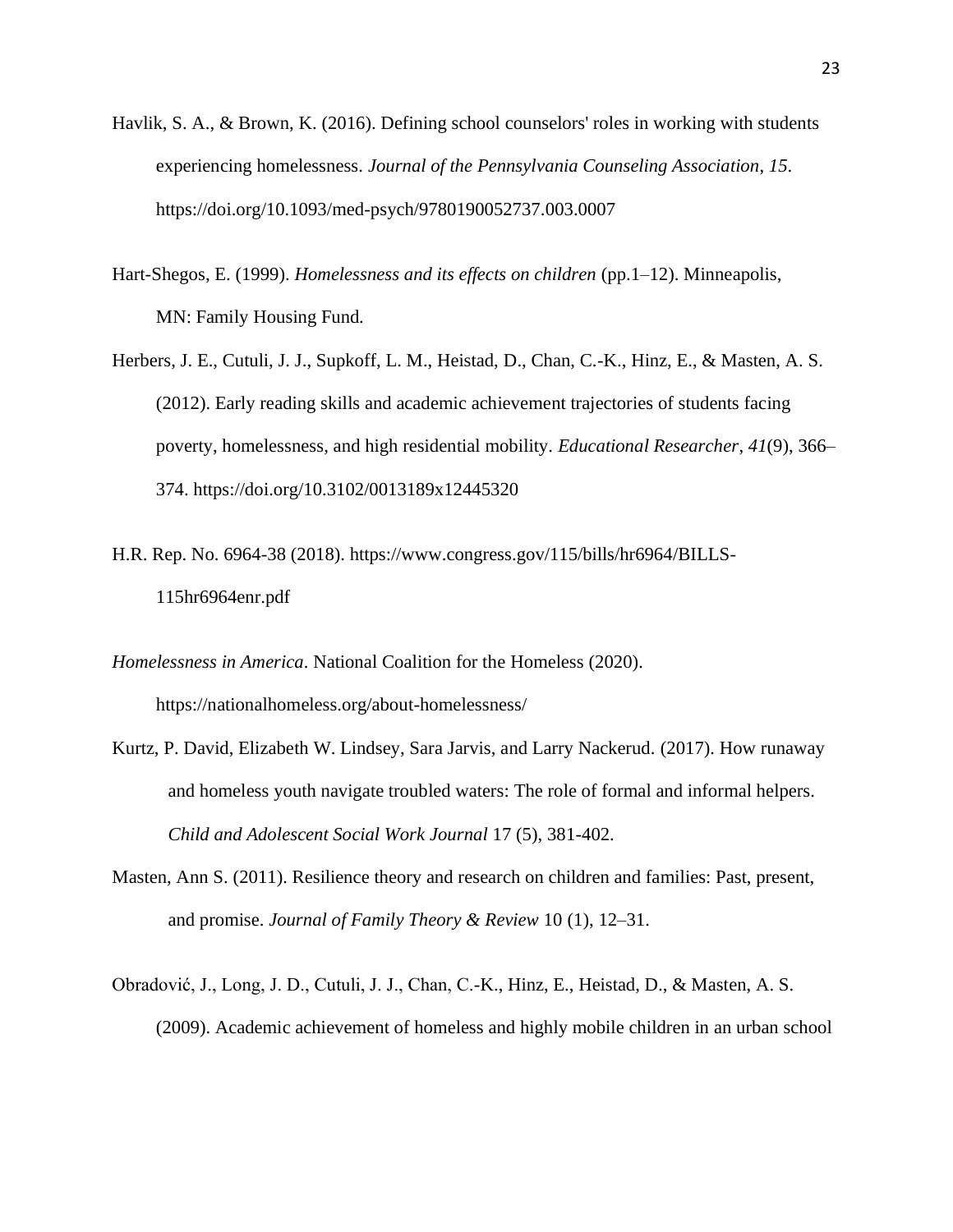district: Longitudinal evidence on risk, growth, and resilience. *Development and Psychopathology*, *21*(2), 493–518. https://doi.org/10.1017/s0954579409000273

- Mcmanus, H. H., & Thompson, S. J. (2008). Trauma among unaccompanied homeless youth: The integration of street culture into a model of intervention. *Journal of Aggression, Maltreatment & Trauma*, *16*(1), 92–109. https://doi.org/10.1080/10926770801920818
- Neukrug, E. (2016). *The world of the counselor: an introduction to the counseling profession* (5th ed.). Engage Learning.
- Obradović, J., Long, J. D., Cutuli, J. J., Chan, C.-K., Hinz, E., Heistad, D., & Masten, A. S. (2009). Academic achievement of homeless and highly mobile children in an urban school district: Longitudinal evidence on risk, growth, and resilience. *Development and Psychopathology*, *21*(2), 493–518. https://doi.org/10.1017/s0954579409000273
- O'Brien, J. R. G., Edinburgh, L. D., Barnes, A. J., & Mcree, A.-L. (2020). Mental health outcomes among homeless, runaway, and stably housed youth. *Pediatrics*, *145*(4). https://doi.org/10.1542/peds.2019-2674
- Pittman, B., Nelson-Dusek, S., Decker Gerrard, M., & Shelton, E. (2020). *Homelessness in Minnesota key findings from the 2018 Minnesota homeless study*. Homelessness in Minnesota | MN Homeless Study. http://mnhomeless.org/minnesota-homelessstudy/homelessness-in-minnesota.php
- Rafferty, Y., Shinn, M., & Weitzman, B. C. (2004). Academic achievement among formerly homeless adolescents and their continuously housed peers. *Journal of School Psychology*, *42*(3), 179–199. https://doi.org/10.1016/j.jsp.2004.02.002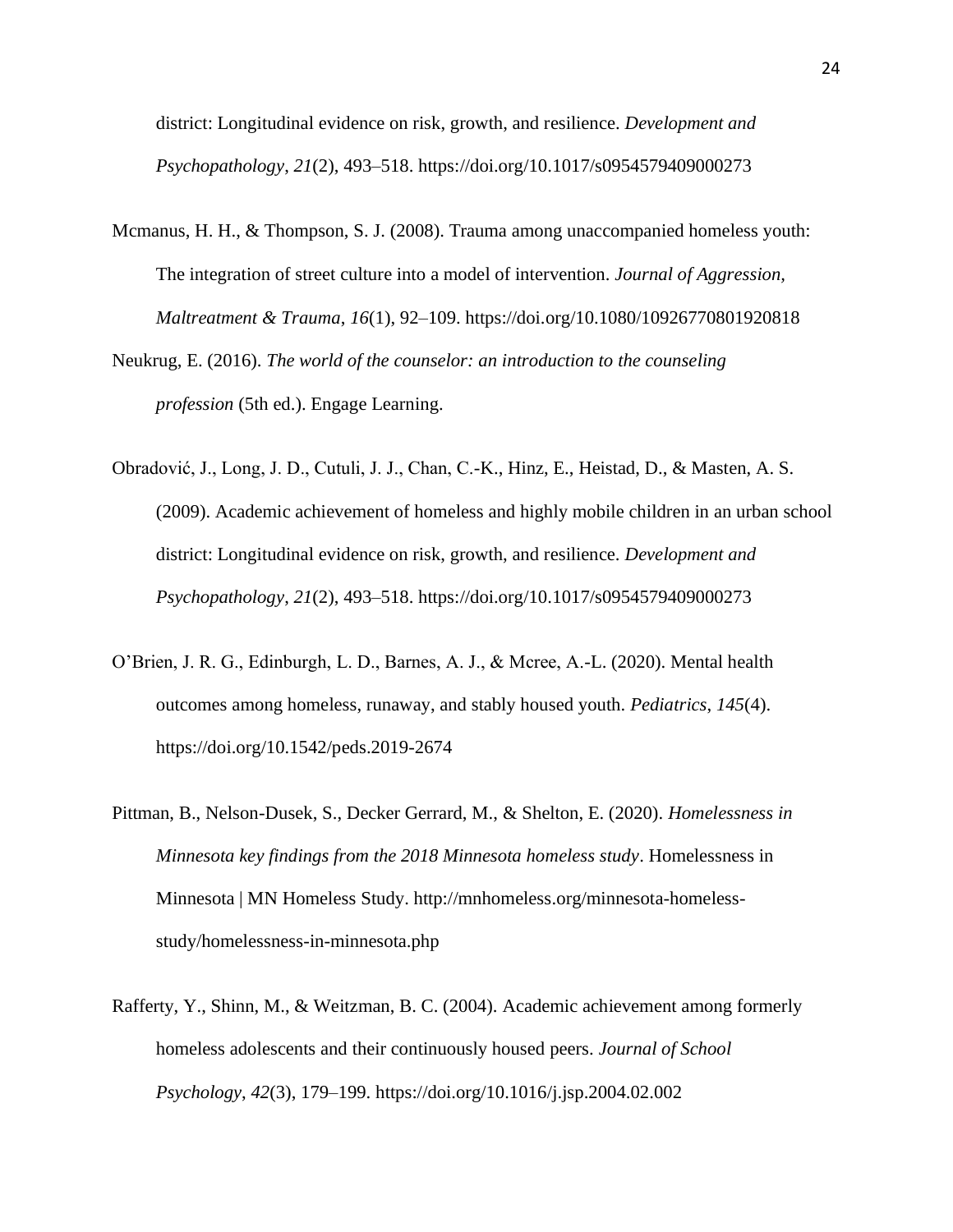- Rahman, M. A., Turner, J. F., & Elbedour, S. (2015). The U.S. homeless student population: homeless youth education, review of research classifications and typologies, and the U.S. Federal Legislative response. *Child & Youth Care Forum*, *44*(5), 687–709. https://doi.org/10.1007/s10566-014-9298-2
- Santos, M. (2018). *The most frequently asked questions on the educational rights of children and youth in homeless situations*. https://naehcy.org/.
- Slesnick, N., Dashora, P., Letcher, A., Erdem, G., & Serovich, J. (2009). A review of services and interventions for runaway and homeless youth: Moving forward. *Children and Youth Services Review*, *31*(7), 732–742. https://doi.org/10.1016/j.childyouth.2009.01.006
- Substance Abuse and Mental Health Services Administration (2014). Improving cultural competence. *Treatment Improvement Protocol (TIP) Series No.* 59. HHS publication, 14-4849. https://store.samhsa.gov/product/TIP-59-Improving-Cultural-Competence/SMA15- 4849
- Understanding and addressing the health needs of youth experiencing homelessness. (2020). *National Health Care for the Homeless Council*, 3-10.

https://www.hrsa.gov/library/national-health-care-homeless-council

- Whitbeck, L., Lazoritz, M. W., Crawford, D., & Hautala, D. (rep.). *Administration for children and families, family and youth services bureau street outreach program* (pp. 1– 79). https://www.acf.hhs.gov/fysb/resource/sop-youth-profile
- Yamashiro , A., & McLaughlin, J. (2020). *Early Childhood Homelessness State Profiles*. U.S Department of Education. https://www2.ed.gov/rschstat/eval/disadv/homeless/earlychildhood-homelessness-state-profiles-2020.pdf